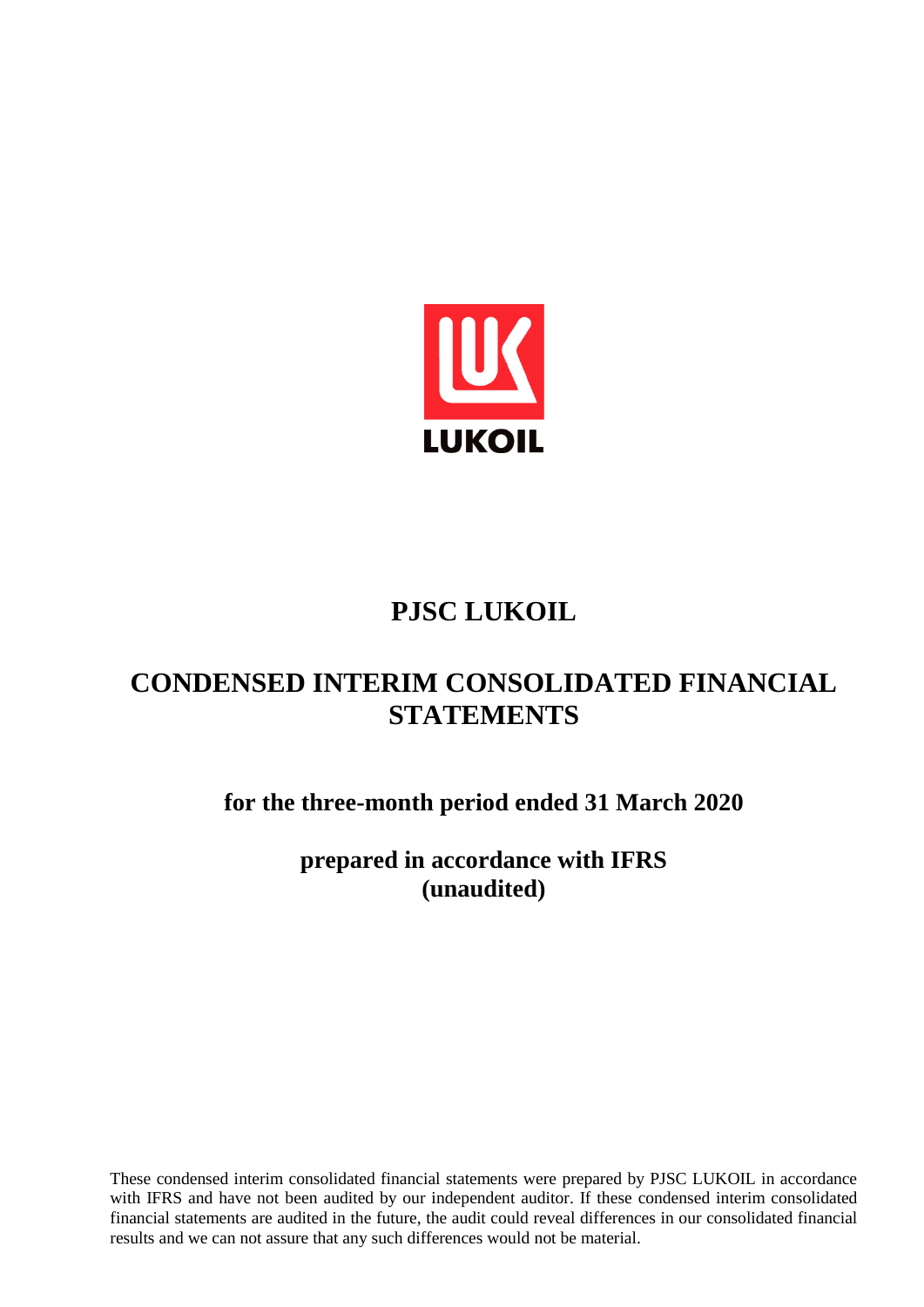

**JSC "KPMG"** 10 Presnenskaya Naberezhnaya Moscow, Russia 123112 +7 (495) 937 4477 Telephone +7 (495) 937 4400/99 Fax www.kpmg.ru Internet

# Independent Auditors' Report on Review of Condensed Interim **Consolidated Financial Statements**

To the Shareholders and Board of Directors

**PJSC LUKOIL** 

### **Introduction**

We have reviewed the accompanying consolidated statement of financial position of PJSC LUKOIL (the "Company") and its subsidiaries (the "Group") as at 31 March 2020, and the related consolidated statements of profit or loss and other comprehensive income, changes in equity and cash flows for the three - month period then ended, and notes to the condensed interim consolidated financial statements (the "condensed interim consolidated financial statements"). Management is responsible for the preparation and presentation of these condensed interim consolidated financial statements in accordance with IAS 34 Interim Financial Reporting. Our responsibility is to express a conclusion on these condensed interim consolidated financial statements based on our review.

#### **Scope of Review**

We conducted our review in accordance with International Standard on Review Engagements 2410 Review of Interim Financial Information Performed by the Independent Auditor of the Entity. A review of condensed interim consolidated financial statements consists of making inquiries, primarily of persons responsible for financial and accounting matters, and applying analytical and other review procedures. A review is substantially less in scope than an audit conducted in accordance with International Standards on Auditing and consequently does not enable us to obtain assurance that we would become aware of all significant matters that might be identified in an audit. Accordingly, we do not express an audit opinion.

Reviewed entity: Public Joint Stock Company "Oil company "LUKOIL".

Registration No. in the Unified State Register of Legal Entities<br>1027700035769.

Moscow, Russia

Audit firm: JSC "KPMG", a company incorporated under the Laws of the Russian Federation, a member firm of the KPMG network of independent member firms affiliated with KPMG International Cooperative ("KPMG International"),

Registration No. in the Unified State Register of Legal Entities<br>1027700125628.

Member of the Self-regulatory Organization of Auditors Association<br>"Sodruzhestvo" (SRO AAS). The Principal Registration Number of the Entry<br>in the Register of Auditors and Audit Organisations: No. 12006020351.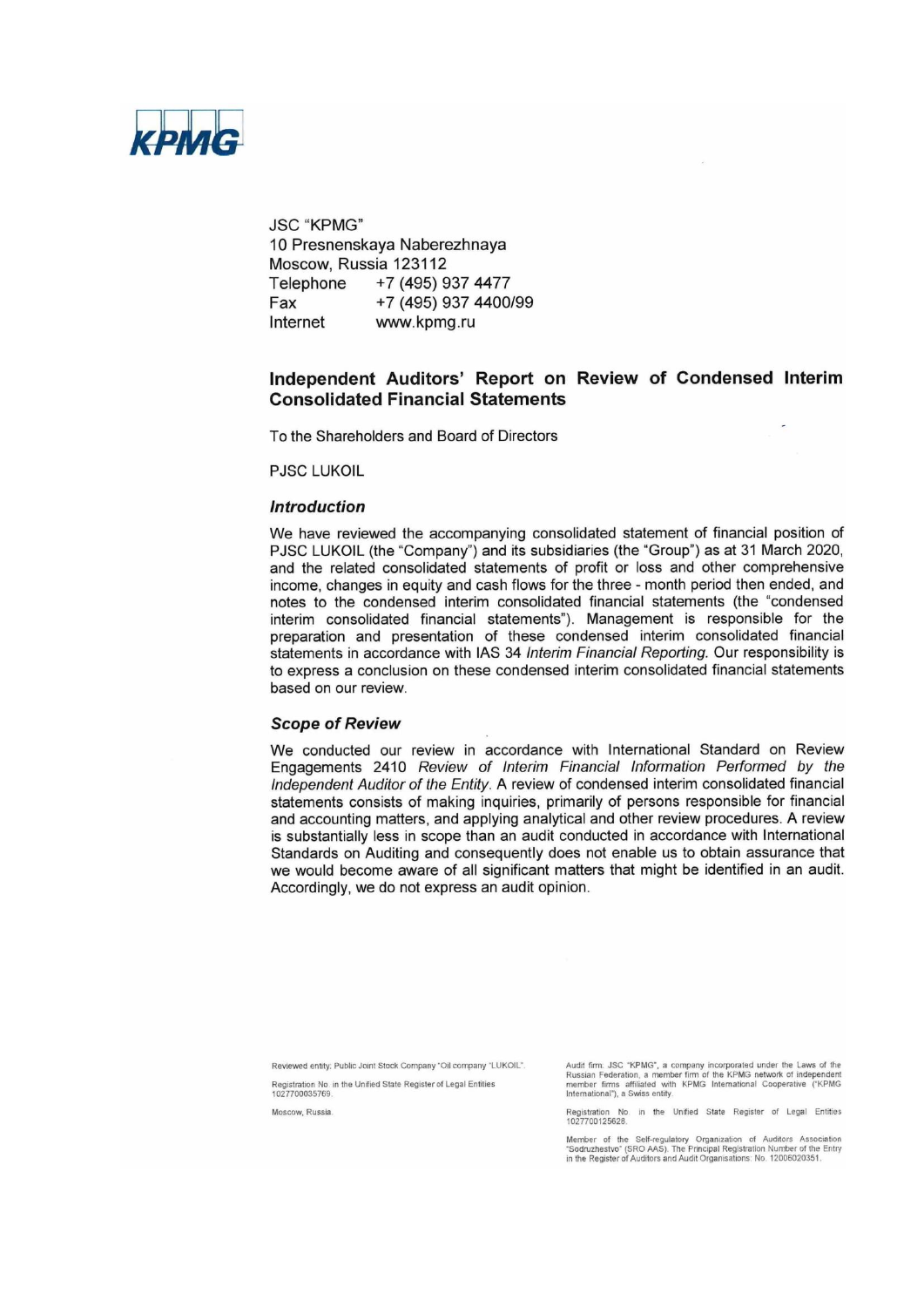

**PJSC LUKOIL** Independent Auditors' Report on Review of Condensed Interim Consolidated Financial **Statements** Page 2

 $\widetilde{\mathbf{x}}$ 

# **Conclusion**

Based on our review, nothing has come to our attention that causes us to believe that the condensed interim consolidated financial statements as at 31 March 2020 and for the three-month period then ended are not prepared, in all material respects, in accordance with IAS 34 Interim Financial Reporting.



2 June 2020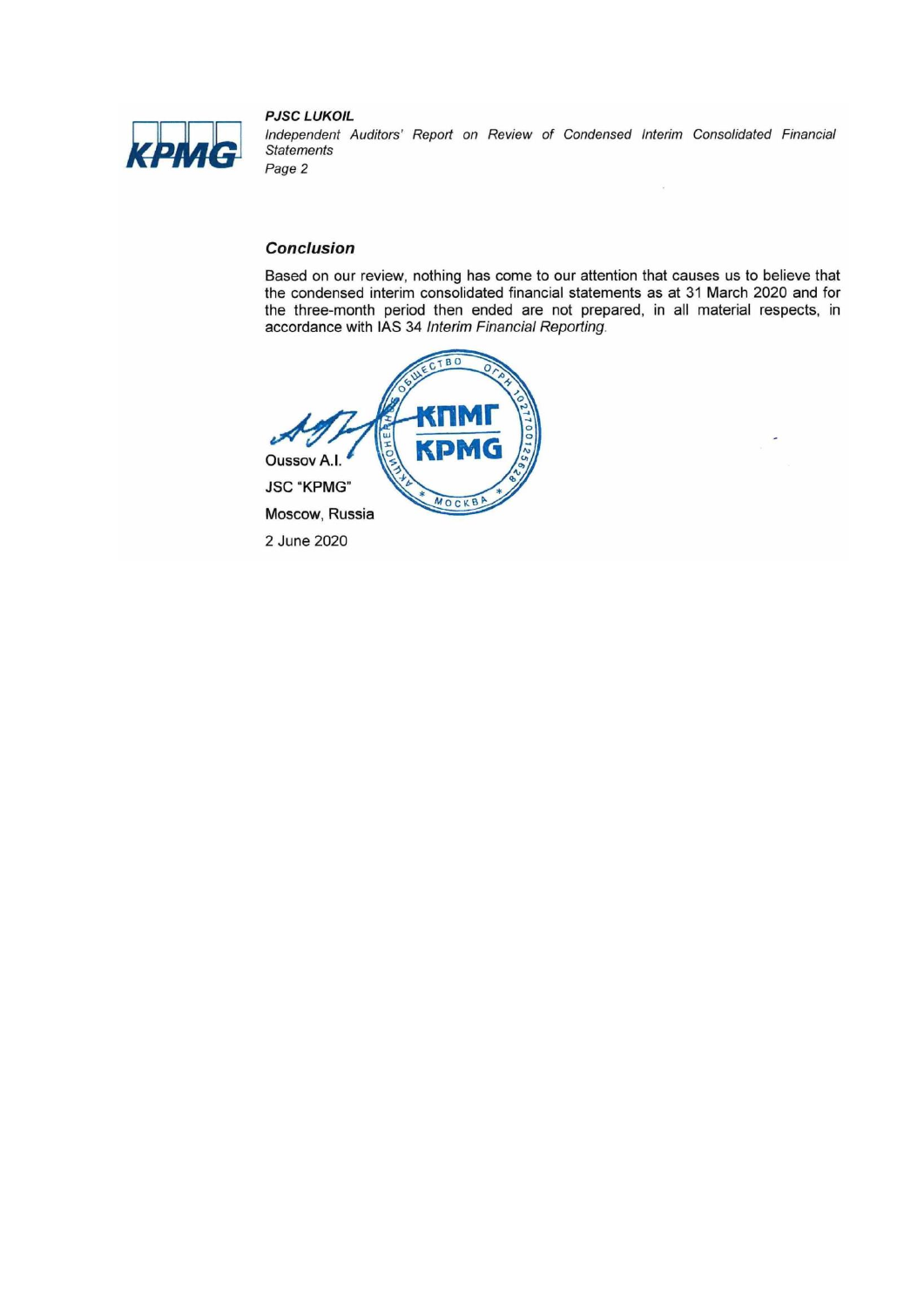#### **PJSC LUKOIL Consolidated Statement of Financial Position (Millions of Russian rubles)**

|                                                             | <b>Note</b> | 31 March 2020<br>(unauditied) | 31 December 2019 |
|-------------------------------------------------------------|-------------|-------------------------------|------------------|
| <b>Assets</b>                                               |             |                               |                  |
| <b>Current assets</b>                                       |             |                               |                  |
| Cash and cash equivalents                                   | 6           | 500.653                       | 516,032          |
| Accounts receivable, net                                    | 7           | 445,703                       | 437,052          |
| Other current financial assets                              | 8           | 50,898                        | 49,706           |
| Inventories                                                 | 9           | 306,110                       | 413,910          |
| Prepaid taxes                                               | 10          | 92,612                        | 95,075           |
| Other current assets                                        | 11          | 56,188                        | 42,412           |
| <b>Total current assets</b>                                 |             | 1,452,164                     | 1,554,187        |
| Property, plant and equipment                               | 13          | 4,258,283                     | 4,026,007        |
| Investments in associates and joint ventures                | 12          | 274,908                       | 220,004          |
| Other non-current financial assets                          | 14          | 41,885                        | 38,231           |
| Deferred income tax assets                                  |             | 21,272                        | 28,673           |
| Goodwill and other intangible assets                        |             | 46,550                        | 43,108           |
| Other non-current assets                                    |             | 32,734                        | 36,840           |
| <b>Total non-current assets</b>                             |             | 4,675,632                     | 4,392,863        |
| <b>Total assets</b>                                         |             | 6,127,796                     | 5,947,050        |
| <b>Liabilities and equity</b>                               |             |                               |                  |
| <b>Current liabilities</b>                                  |             |                               |                  |
| Accounts payable                                            | 16          | 517,335                       | 607,734          |
| Short-term borrowings and current portion of long-term debt | 17          | 172,469                       | 130,300          |
| Taxes payable                                               | 19          | 120,201                       | 142,471          |
| Provisions                                                  | 21          | 45,271                        | 37,232           |
| Other current liabilities                                   | 20          | 27,894                        | 168,952          |
| Obligation to repurchase common shares                      | 22          |                               | 120,988          |
| <b>Total current liabilities</b>                            |             | 883,170                       | 1,207,677        |
| Long-term debt                                              | 18          | 516,816                       | 422,932          |
| Deferred income tax liabilities                             |             | 262,647                       | 264,159          |
| Provisions                                                  | 21          | 95,551                        | 77,045           |
| Other non-current liabilities                               |             | 2,015                         | 1,788            |
| <b>Total non-current liabilities</b>                        |             | 877,029                       | 765,924          |
| <b>Total liabilities</b>                                    |             | 1,760,199                     | 1,973,601        |
| <b>Equity</b>                                               | 22          |                               |                  |
| Share capital                                               |             | 938                           | 968              |
| Treasury shares (including obligation to repurchase common  |             |                               |                  |
| shares)                                                     |             | (71, 920)                     | (308, 160)       |
| Additional paid-in capital                                  |             | 39,275                        | 39,277           |
| Other reserves                                              |             | 343,276                       | 30,141           |
| Retained earnings                                           |             | 4,047,772                     | 4,203,138        |
| Total equity attributable to PJSC LUKOIL shareholders       |             | 4,359,341                     | 3,965,364        |
| Non-controlling interests                                   |             | 8,256                         | 8,085            |
| <b>Total equity</b>                                         |             | 4,367,597                     | 3,973,449        |
| <b>Total liabilities and equity</b>                         |             | 6,127,796                     | 5,947,050        |

Alekperov V.Y.

 $\mathscr{C}$ President of PJSC LUKOIL Chief accountant of PJSC LUKOIL Alekperov V.Y.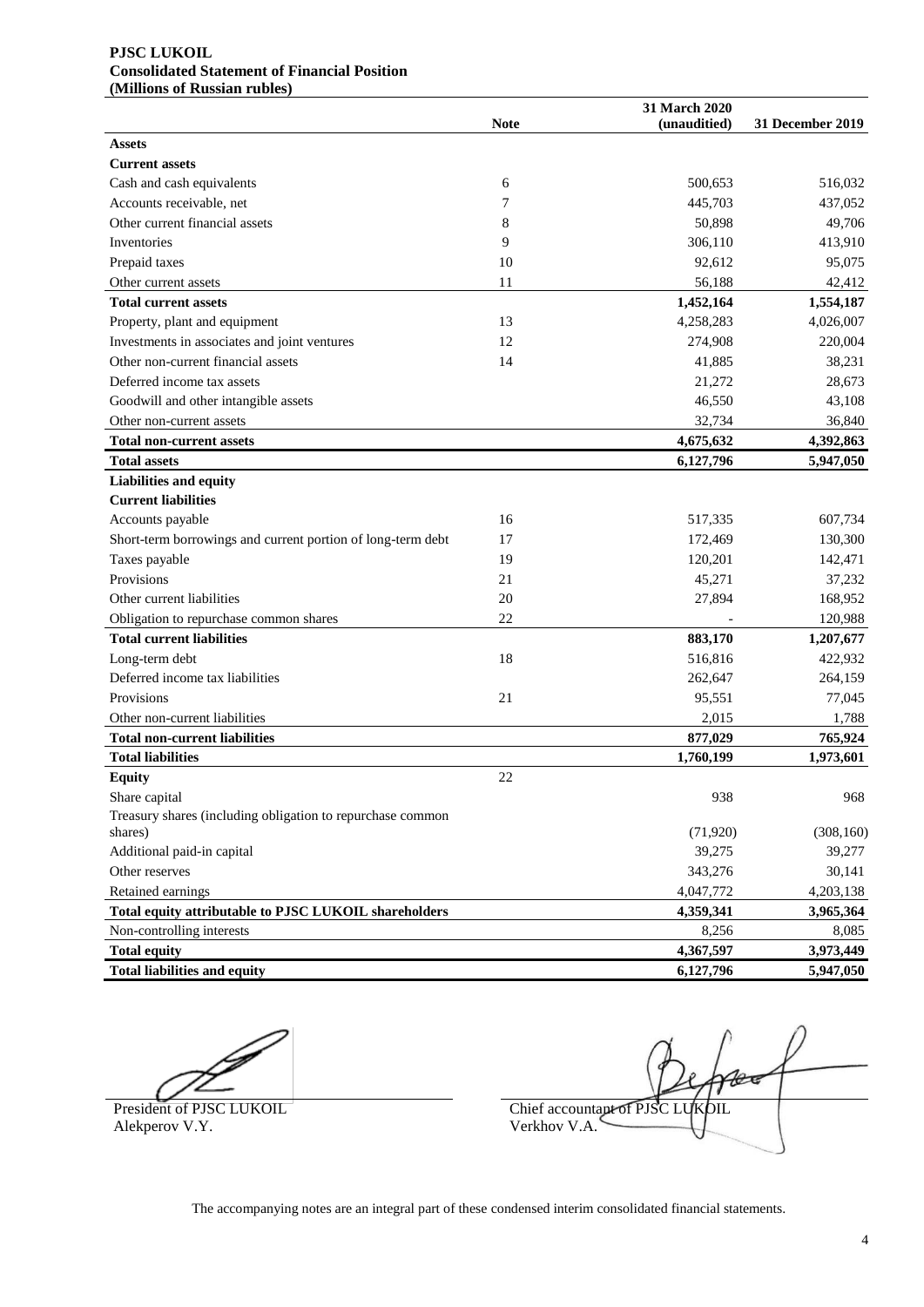### **PJSC LUKOIL Consolidated Statement of Profit or Loss and Other Comprehensive Income (Millions of Russian rubles, unless otherwise noted)**

|                                                                                                                                                      | <b>Note</b> | For the three<br>months ended<br>31 March 2020<br>(unaudited) | For the three<br>months ended<br>31 March 2019<br>(unaudited) |
|------------------------------------------------------------------------------------------------------------------------------------------------------|-------------|---------------------------------------------------------------|---------------------------------------------------------------|
| <b>Revenues</b>                                                                                                                                      |             |                                                               |                                                               |
| Sales (including excise and export tariffs)                                                                                                          | 29          | 1,665,985                                                     | 1,850,933                                                     |
| <b>Costs and other deductions</b>                                                                                                                    |             |                                                               |                                                               |
| Operating expenses                                                                                                                                   |             | (111,518)                                                     | (109, 169)                                                    |
| Cost of purchased crude oil, gas and products                                                                                                        |             | (971, 675)                                                    | (987, 525)                                                    |
| Transportation expenses                                                                                                                              |             | (80,059)                                                      | (73, 222)                                                     |
| Selling, general and administrative expenses                                                                                                         |             | (45,109)                                                      | (49, 573)                                                     |
| Depreciation, depletion and amortisation                                                                                                             |             | (110,718)                                                     | (103, 830)                                                    |
| Taxes other than income taxes                                                                                                                        |             | (193,708)                                                     | (221, 019)                                                    |
| Excise and export tariffs                                                                                                                            |             | (112,679)                                                     | (111, 456)                                                    |
| <b>Exploration</b> expenses                                                                                                                          |             | (394)                                                         | (912)                                                         |
| Profit from operating activities                                                                                                                     |             | 40,125                                                        | 194,227                                                       |
| Finance income                                                                                                                                       | 24          | 4,811                                                         | 5,984                                                         |
| Finance costs                                                                                                                                        | 24          | (10, 249)                                                     | (11, 734)                                                     |
| Equity share in income of affiliates                                                                                                                 | 12          | 4,431                                                         | 6,180                                                         |
| Foreign exchange (loss) gain                                                                                                                         |             | (14,910)                                                      | 1,901                                                         |
| Other expenses                                                                                                                                       | 25          | (46, 614)                                                     | (3,972)                                                       |
| (Loss) profit before income taxes                                                                                                                    |             | (22, 406)                                                     | 192,586                                                       |
| Current income taxes                                                                                                                                 |             | (17,038)                                                      | (41,381)                                                      |
| Deferred income taxes                                                                                                                                |             | (6,340)                                                       | (1,415)                                                       |
| Total income tax expense                                                                                                                             |             | (23, 378)                                                     | (42,796)                                                      |
| (Loss) profit for the period                                                                                                                         |             | (45, 784)                                                     | 149,790                                                       |
| Profit for the period attributable to non-controlling interests                                                                                      |             | (176)                                                         | (554)                                                         |
| (Loss) profit for the period attributable to PJSC LUKOIL shareholders                                                                                |             | (45,960)                                                      | 149,236                                                       |
| Other comprehensive income (loss), net of income taxes<br>Items that may be reclassified to profit or loss:                                          |             |                                                               |                                                               |
| Foreign currency translation differences for foreign operations                                                                                      |             | 315,622                                                       | (101, 721)                                                    |
| Items that will never be reclassified to profit or loss:                                                                                             |             |                                                               |                                                               |
| Change in fair value of equity investments at fair value through other comprehensive<br>income                                                       |             | (2,162)                                                       | 1,178                                                         |
| Remeasurements of defined benefit liability / asset of pension plan                                                                                  |             | (332)                                                         | 97                                                            |
| Other comprehensive income (loss)                                                                                                                    |             | 313,128                                                       | (100, 446)                                                    |
| Total comprehensive income for the period                                                                                                            |             | 267,344                                                       | 49,344                                                        |
| Total comprehensive income for the period attributable to non-controlling interests                                                                  |             | (169)                                                         | (545)                                                         |
| Total comprehensive income for the period attributable to PJSC LUKOIL<br>shareholders                                                                |             | 267,175                                                       | 48,799                                                        |
| <b>Earnings per share</b><br>(Loss) profit for the period attributable to PJSC LUKOIL shareholders per share of<br>common stock (in Russian rubles): | 22          |                                                               |                                                               |
| <b>Basic</b>                                                                                                                                         |             | (71.11)                                                       | 215.71                                                        |
| Diluted                                                                                                                                              |             | (68.50)                                                       | 210.35                                                        |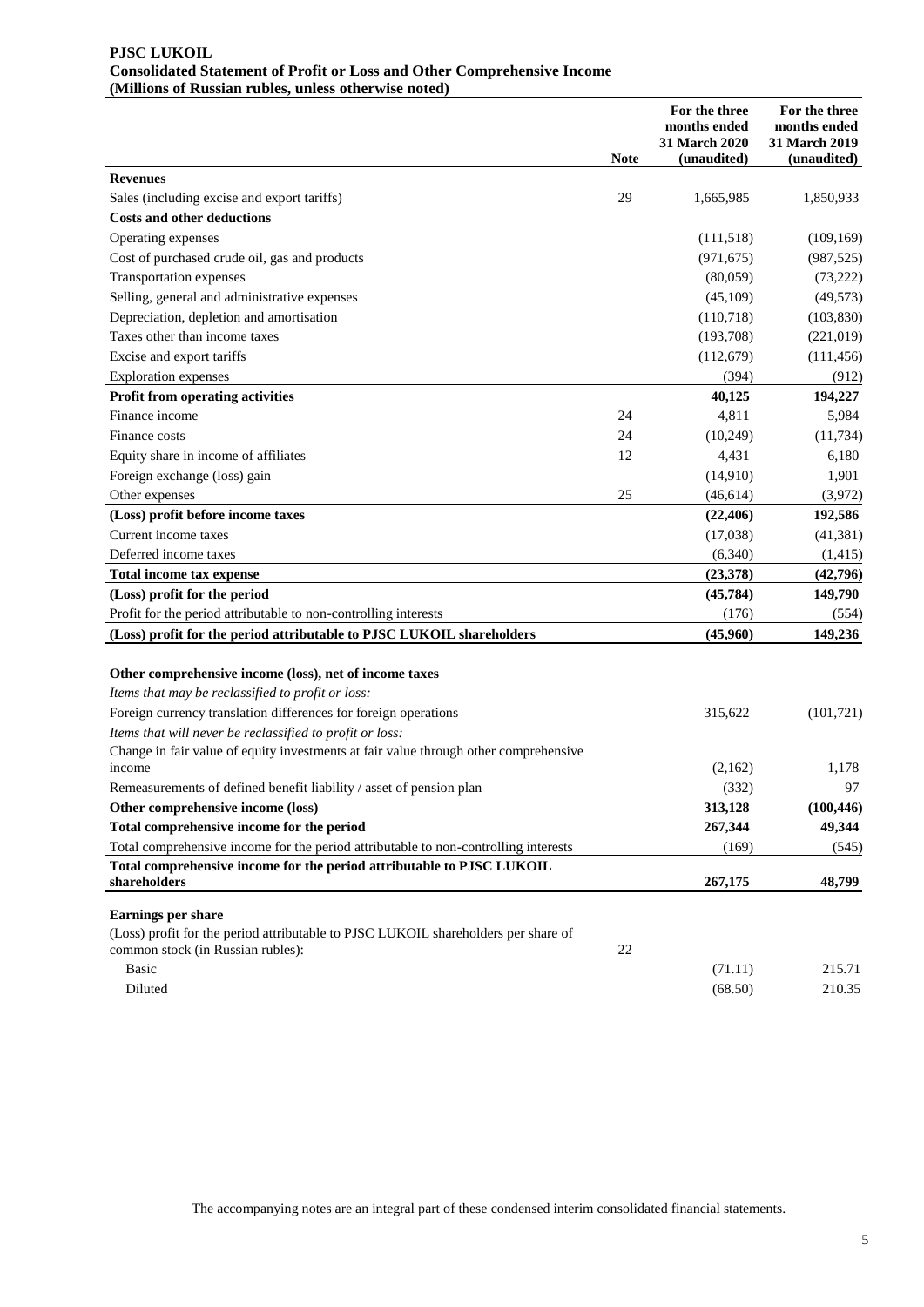### **PJSC LUKOIL Consolidated Statement of Changes in Equity (unaudited) (Millions of Russian rubles)**

|                                                     | <b>Share</b><br>capital  | <b>Treasury</b><br>shares | <b>Additional</b><br>paid-in<br>capital | Other<br>reserves        | earnings   | <b>Total equity</b><br>attributable to<br><b>Retained PJSC LUKOIL</b><br>shareholders | Non-<br>controlling<br>interests | <b>Total</b><br>equity |
|-----------------------------------------------------|--------------------------|---------------------------|-----------------------------------------|--------------------------|------------|---------------------------------------------------------------------------------------|----------------------------------|------------------------|
| 31 December 2019                                    | 968                      | (308, 160)                | 39,277                                  | 30,141                   | 4,203,138  | 3,965,364                                                                             | 8,085                            | 3,973,449              |
| (Loss) profit for the<br>period                     |                          |                           |                                         |                          | (45,960)   | (45,960)                                                                              | 176                              | (45, 784)              |
| Other comprehensive<br>income (loss)                |                          |                           |                                         | 313,135                  |            | 313,135                                                                               | (7)                              | 313,128                |
| <b>Total comprehensive</b><br>income (loss)         |                          |                           |                                         | 313,135                  | (45,960)   | 267,175                                                                               | 169                              | 267,344                |
| Stock purchased<br>Equity-settled share-            |                          | (2,026)                   |                                         |                          |            | (2,026)                                                                               |                                  | (2,026)                |
| based compensation plan<br>Obligation to repurchase |                          |                           |                                         |                          | 7,842      | 7,842                                                                                 |                                  | 7,842                  |
| common shares                                       |                          | 120,988                   |                                         |                          |            | 120,988                                                                               |                                  | 120,988                |
| Share capital reduction                             | (30)                     | 117,278                   |                                         | $\overline{\phantom{a}}$ | (117, 248) |                                                                                       |                                  |                        |
| Changes in non-<br>controlling interests            | $\overline{\phantom{a}}$ |                           | (2)                                     |                          |            | (2)                                                                                   | $\overline{2}$                   |                        |
| 31 March 2020                                       | 938                      | (71, 920)                 | 39,275                                  | 343,276                  | 4,047,772  | 4,359,341                                                                             | 8,256                            | 4,367,597              |
| 31 December 2018                                    | 1,015                    | (134, 810)                | 39,173                                  | 196,554                  | 3,963,628  | 4,065,560                                                                             | 7,966                            | 4,073,526              |
| Profit for the period                               |                          |                           |                                         |                          | 149,236    | 149,236                                                                               | 554                              | 149,790                |
| Other comprehensive<br>loss                         |                          |                           |                                         | (100, 437)               |            | (100, 437)                                                                            | (9)                              | (100, 446)             |
| <b>Total comprehensive</b><br>(loss) income         |                          |                           |                                         | (100, 437)               | 149,236    | 48,799                                                                                | 545                              | 49,344                 |
| Stock purchased                                     |                          | (73, 953)                 |                                         |                          |            | (73, 953)                                                                             |                                  | (73, 953)              |
| Equity-settled share-<br>based compensation plan    |                          |                           |                                         |                          | 7,842      | 7,842                                                                                 |                                  | 7,842                  |
| Changes in non-<br>controlling interests            |                          |                           | (41)                                    |                          |            | (41)                                                                                  | 66                               | 25                     |
| 31 March 2019                                       | 1,015                    | (208, 763)                | 39,132                                  | 96,117                   | 4,120,706  | 4,048,207                                                                             | 8,577                            | 4,056,784              |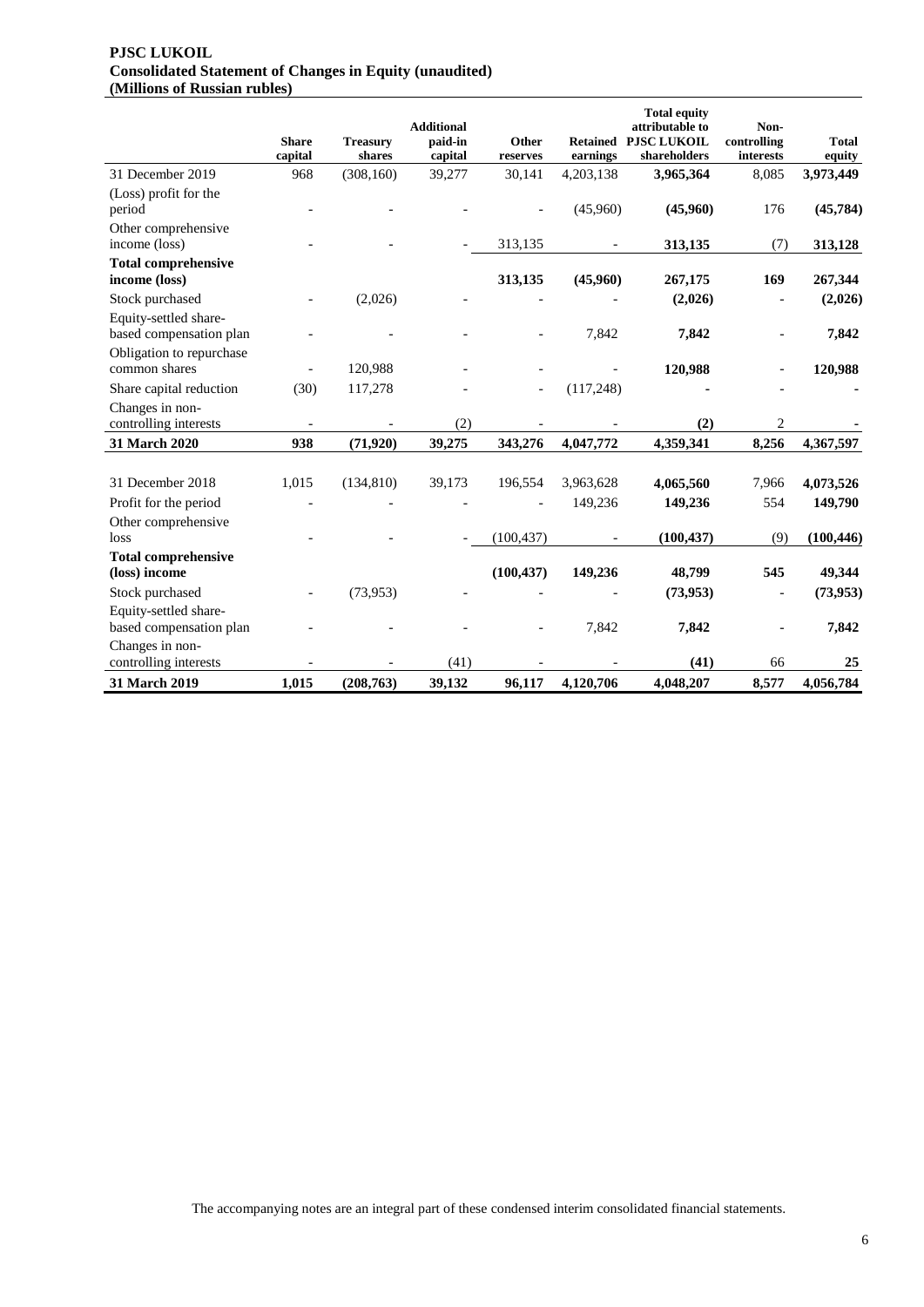### **PJSC LUKOIL Consolidated Statement of Cash Flows (Millions of Russian rubles)**

|                                                                                                           | <b>Note</b> | For the three<br>months ended<br>31 March 2020<br>(unaudited) | For the three<br>months ended<br>31 March 2019<br>(unaudited) |
|-----------------------------------------------------------------------------------------------------------|-------------|---------------------------------------------------------------|---------------------------------------------------------------|
| <b>Cash flows from operating activities</b>                                                               |             |                                                               |                                                               |
| (Loss) profit for the period attributable to PJSC LUKOIL shareholders                                     |             | (45,960)                                                      | 149,236                                                       |
| Adjustments for non-cash items:                                                                           |             |                                                               |                                                               |
| Depreciation, depletion and amortisation                                                                  |             | 110,718                                                       | 103,830                                                       |
| Equity share in income of affiliates, net of dividend income                                              |             | (3,663)                                                       | (5,801)                                                       |
| Dry hole write-offs                                                                                       |             | 14                                                            | 512                                                           |
| Loss on disposals and impairments of assets                                                               |             | 45,861                                                        | 1,560                                                         |
| Income tax expense                                                                                        |             | 23,378                                                        | 42,796                                                        |
| Non-cash foreign exchange loss (gain)                                                                     |             | 14,114                                                        | (1,667)                                                       |
| Finance income                                                                                            |             | (4,811)                                                       | (5,984)                                                       |
| Finance costs                                                                                             |             | 10,249                                                        | 11,734                                                        |
| Allowance for expected credit losses                                                                      |             | 1,005                                                         | 4,795                                                         |
| Equity-settled share-based compensation plan                                                              |             | 7,842                                                         | 7,842                                                         |
| All other items - net                                                                                     |             | 2,527                                                         | 2,441                                                         |
| Changes in operating assets and liabilities:                                                              |             |                                                               |                                                               |
| Trade accounts receivable                                                                                 |             | 71,465                                                        | (17,767)                                                      |
| Inventories                                                                                               |             | 164,663                                                       | (101, 788)                                                    |
| Accounts payable                                                                                          |             | (164, 651)                                                    | 56,889                                                        |
| Other taxes                                                                                               |             | (13, 347)                                                     | 35,794                                                        |
| Other current assets and liabilities                                                                      |             | (12,599)                                                      | (10, 562)                                                     |
| Income tax paid                                                                                           |             | (26,306)                                                      | (35, 429)                                                     |
| Dividends received                                                                                        |             | 943                                                           | 632                                                           |
| Interests received                                                                                        |             | 4,288                                                         | 4,261                                                         |
| Net cash provided by operating activities                                                                 |             | 185,730                                                       | 243,324                                                       |
| <b>Cash flows from investing activities</b>                                                               |             |                                                               |                                                               |
| Acquisition of licenses                                                                                   |             | (129)                                                         | (1,524)                                                       |
| Capital expenditures                                                                                      |             | (130,211)                                                     | (97, 421)                                                     |
| Proceeds from sale of property, plant and equipment                                                       |             | 85                                                            | 324                                                           |
| Purchases of financial assets                                                                             |             | (1,861)                                                       | (3,108)                                                       |
| Proceeds from sale of financial assets                                                                    |             | 4,233                                                         | 6,161                                                         |
| Acquisitions of interests in the projects and subsidiaries, net of cash acquired                          |             | (1,040)                                                       | (3,666)                                                       |
| Acquisitions of equity method affiliates                                                                  |             | (795)                                                         | (317)                                                         |
| Net cash used in investing activities                                                                     |             | (129, 718)                                                    | (99, 551)                                                     |
| <b>Cash flows from financing activities</b>                                                               |             |                                                               |                                                               |
| Proceeds from issuance of short-term borrowings                                                           |             | 4,599                                                         | 142                                                           |
| Principal repayments of short-term borrowings                                                             |             | (102)                                                         | (7, 564)                                                      |
| Principal repayments of long-term debt                                                                    |             | (15, 141)                                                     | (13, 486)                                                     |
| Interest paid                                                                                             |             | (4,715)                                                       | (5,748)                                                       |
| Dividends paid on Company common shares                                                                   |             | (133,060)                                                     | (70, 199)                                                     |
| Dividends paid to non-controlling interest shareholders                                                   |             | (1,187)                                                       | (1,494)                                                       |
| Financing received from non-controlling interest shareholders                                             |             | 2                                                             | 44                                                            |
| Purchase of Company's stock                                                                               |             | (2,026)                                                       | (71, 488)                                                     |
|                                                                                                           |             |                                                               |                                                               |
| Purchases of non-controlling interest                                                                     |             |                                                               | (14)                                                          |
| Net cash used in financing activities                                                                     |             | (151, 630)<br>80,239                                          | (169, 807)                                                    |
| Effect of exchange rate changes on cash and cash equivalents<br>Net decrease in cash and cash equivalents |             |                                                               | (22, 122)                                                     |
| Cash and cash equivalents at beginning of period                                                          |             | (15,379)<br>516,032                                           | (48, 156)<br>492,650                                          |
| Cash and cash equivalents at end of period                                                                | 6           | 500,653                                                       | 444,494                                                       |
|                                                                                                           |             |                                                               |                                                               |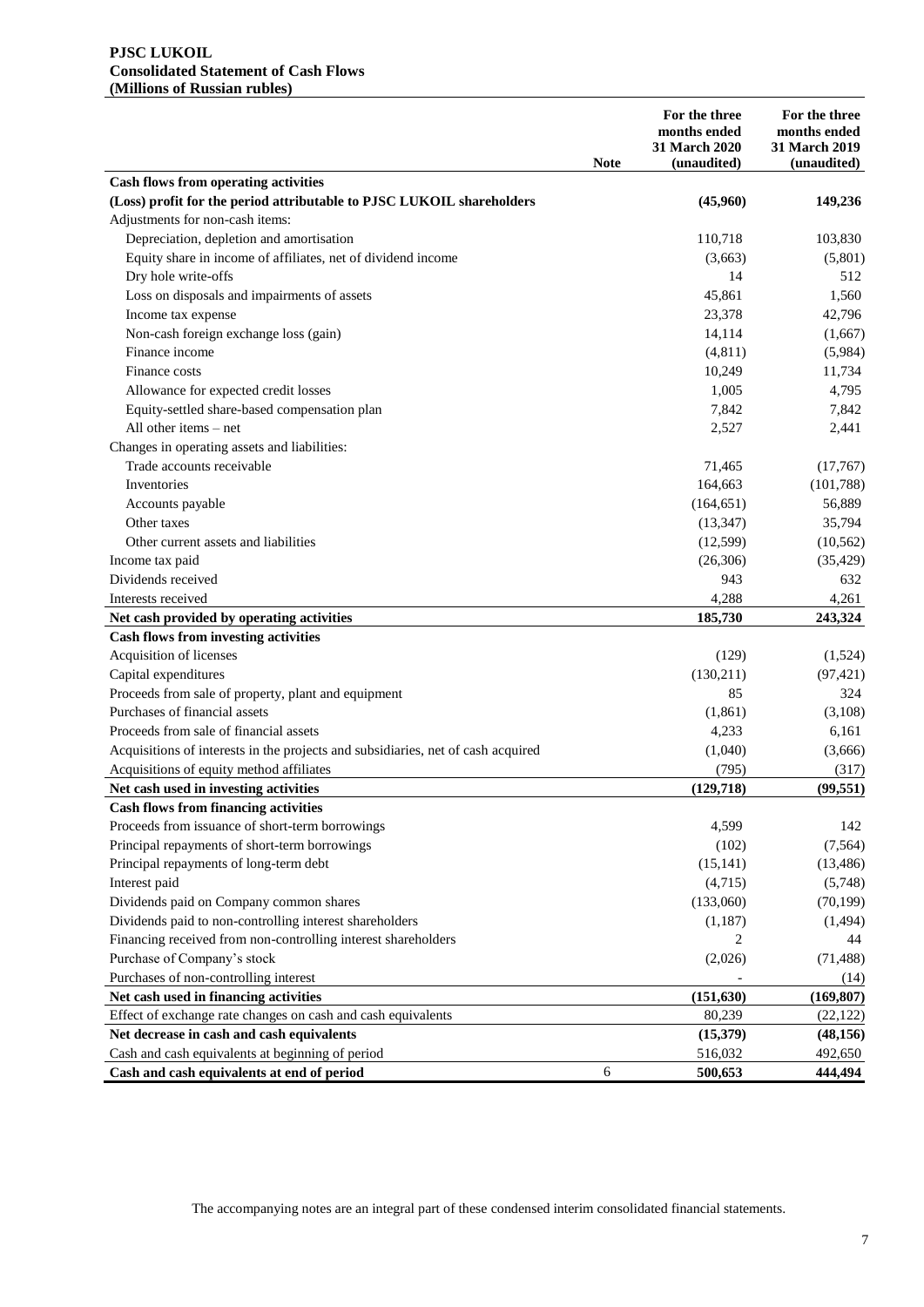### **Note 1. Organisation and environment**

The primary activities of PJSC LUKOIL (the "Company") and its subsidiaries (together, the "Group") are oil exploration, production, refining, marketing and distribution. The Company is the ultimate parent entity of this vertically integrated group of companies.

The Group was established in accordance with Presidential Decree No. 1403, issued on 17 November 1992. Under this decree, on 5 April 1993, the Government of the Russian Federation transferred to the Company 51% of the voting shares of fifteen enterprises. Under Government Resolution No. 861 issued on 1 September 1995, a further nine enterprises were transferred to the Group during 1995. Since 1995, the Group has carried out a share exchange program to increase its shareholding in each of the twenty-four founding subsidiaries to 100%.

From formation, the Group has expanded substantially through consolidation of its interests, acquisition of new companies and establishment of new businesses.

### *Business and economic environment*

The accompanying consolidated financial statements reflect management's assessment of the impact of the business environment in the countries in which the Group operates on the operations and the financial position of the Group. The future business environments may differ from management's assessment.

# *COVID-19*

In December 2019, the emergence of a new strain of coronavirus (COVID-19) was reported in China and has subsequently spread globally. On 11 March 2020, the World Health Organization declared the COVID-19 outbreak a pandemic. Mobility restrictions, quarantines and similar lockdown measures implemented in different countries to cope with the pandemic had a significant negative impact on the global economy. Deceleration of economic activity resulted in a substantial decrease in demand for hydrocarbons leading to oversupply on the international oil market and a sharp decline in oil prices. Failure of OPEC+ countries to reach a new agreement on crude oil production quotas in the beginning of March put an incremental pressure on oil prices. On 12 April 2020, OPEC+ countries entered into a new agreement to reduce their collective output starting from 1 May 2020. Under this agreement the Group cut its crude oil production in Russia and at some international projects. This coordinated production cut together with the negative impact of low oil prices on crude oil production in different countries resulted in lower supply of crude oil, reduction of surplus on the crude oil market and led to a gradual recovery of oil prices. This upward oil price trend was further supported by the start of gradual lifting of lockdowns in different countries, recovery in economic activity and respective growth in demand for hydrocarbons.

From the beginning of COVID-19 pandemic the Group has taken necessary measures to avoid direct impact of the pandemic on its operations with a special focus on protection of the health of employees and clients and uninterrupted production processes.

The major impact of COVID-19 on the macroeconomic environment in the oil and gas industry resulted in a number of consequences on operational and financial performance of the Group.

Management has considered the impact of COVID-19 and oil price decline on these condensed interim consolidated financial statements. Current market conditions create additional estimation uncertainties and impact certain key assumptions in the valuation of assets used for preparation of these condensed interim consolidated financial statements. Management has reviewed the price assumptions used in value-in-use impairment testing of property, plant and equipment and lowered them to revised best estimates. For the results of impairment test performed using these revised assumptions and other factors see note 13 "Property, plant and equipment".

The oil price decline also impacted carrying value of inventory at 31 March 2020, measured at the lower of cost or net realizable value. For more information see note 9 "Inventories".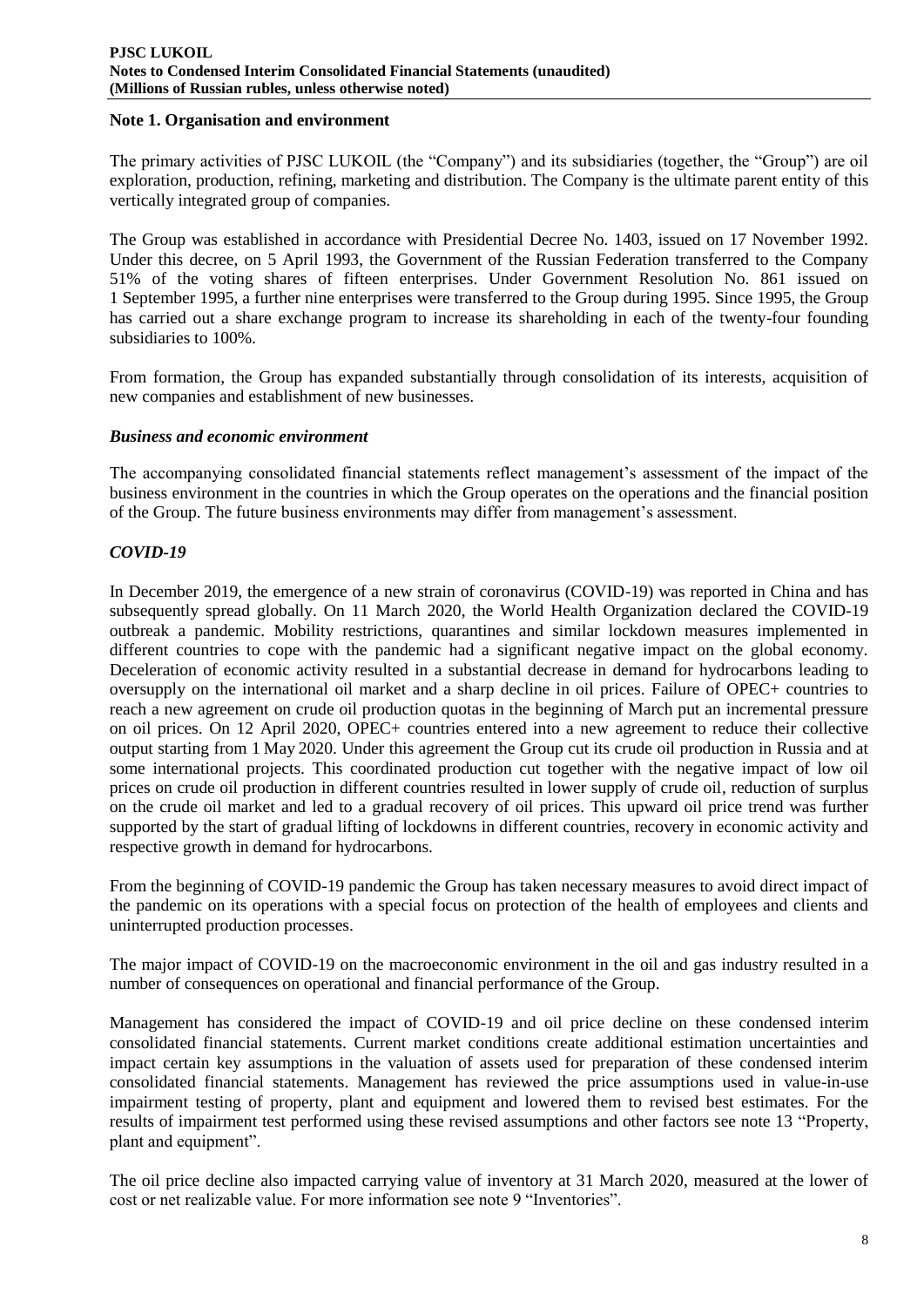### **Note 1. Organisation and environment (сontinued)**

All other significant accounting judgements and estimates disclosed in 2019 consolidated financial statements remain applicable and no new significant accounting judgements or estimates have been identified.

Management believes that the Group is in a solid financial condition as of the end of the first quarter of 2020. This represents an incremental support for continuous operations and meeting all of the Group's obligations, as well as adequate financing of the investment program in any macroeconomic situation. Management will continue monitoring the situation closely to ensure prompt reaction to the rapidly changing environment.

# **Note 2. Basis of preparation**

# *Statement of compliance*

The condensed interim consolidated financial statements have been prepared in accordance with IAS 34 *Interim Financial Reporting*. These condensed interim consolidated financial statements should be read in conjunction with the Group's consolidated financial statements for 2019 prepared in accordance with International Financial Reporting Standards ("IFRS").

Selected explanatory notes are included to explain events and transactions that are significant to an understanding of the changes in financial position and performance of the Group since the last consolidated financial statements for 2019.

The accompanying condensed interim consolidated financial statements and notes thereto have not been audited by independent auditors, except for the consolidated statement of financial position at 31 December 2019.

The condensed interim consolidated financial statements were authorised by the President of the Company on 2 June 2020.

### *Functional and presentation currency*

The functional currency of each of the Group's consolidated companies is the currency of the primary economic environment in which the company operates. Management has analysed factors that influence the choice of functional currency and has determined the functional currency for each Group company. For the majority of them the functional currency is the local currency. The functional currency of the Company is the Russian ruble ("RUB").

The presentation currency of the Group is the RUB. All financial information presented in the RUB has been rounded to the nearest million, except when otherwise indicated.

The results and financial position of Group companies whose functional currency is different from the presentation currency of the Group are translated into presentation currency using the following procedures. Assets and liabilities are translated at period-end exchange rates, income and expenses are translated at rates which approximate actual rates at the date of the transaction. Resulting exchange differences are recognised in other comprehensive income.

### **Note 3. Changes in accounting policies**

The accounting policies adopted in the preparation of these condensed interim consolidated financial statements are consistent with those applied and disclosed in the consolidated financial statements for 2019.

### **Note 4. Use of estimates and judgments**

Preparation of the consolidated financial statements in accordance with IFRS requires management to make judgments, estimates and assumptions that affect the application of accounting policies and the reported amounts of assets, liabilities, income and expenses. Actual results may differ from those estimates.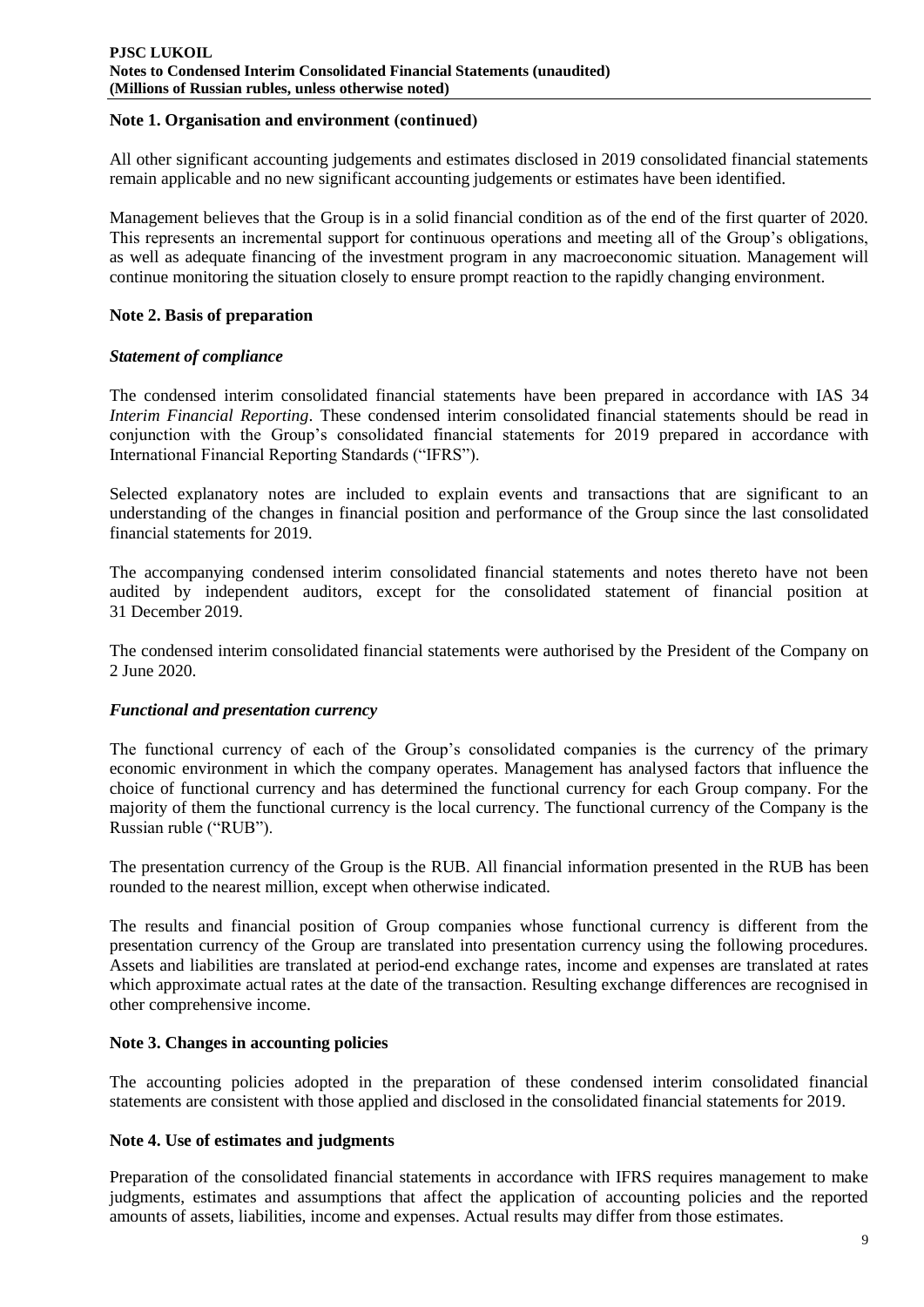# **Note 4. Use of estimates and judgments (сontinued)**

Estimates and underlying assumptions are reviewed on an ongoing basis. Revisions to accounting estimates are recognised in the period in which the estimates are revised and in any future periods affected.

Critical judgments in applying accounting policies that have the most significant effect on the amounts recognised in the consolidated financial statements are the following:

- estimation of oil and gas reserves;
- estimation of useful lives of property, plant and equipment;
- impairment of non-current assets;
- assessment and recognition of provisions and contingent liabilities;
- definition of leases.

Oil and gas reserves estimates that are used for the reporting purposes are made in accordance with the requirements adopted by U.S. Securities and Exchange Commission. Estimates are reassessed on an annual basis.

# **Note 5. Income taxes**

Operations in the Russian Federation are subject to a 20% income tax rate. For the period from 2017 till 2024 (inclusive) the Federal income tax rate is set as 3.0% and the regional income tax rate is set as 17.0%. Regional income tax rate may be reduced for certain categories of taxpayers by the laws of constituent entities of the Russian Federation, however certain restrictions apply on the application of the reduced regional rates.

The Group's foreign operations are subject to taxes at the tax rates applicable to the jurisdictions in which they operate.

The Group's effective income tax rate for the periods presented differs from the statutory income tax rate primarily due to domestic and foreign tax rate differences and the incurrence of costs that are either not tax deductible or only deductible to a certain limit.

Tax expense is recognised based on the management's best estimate of the weighted-average annual income tax rate expected for the full financial year multiplied by the pre-tax income of the interim reporting period.

The Company and its Russian subsidiaries file income tax returns in Russia. A number of Group companies in Russia are paying income tax as a consolidated taxpayers' group ("CTG"). This allows taxpayers to offset taxable losses generated by certain participants of a CTG against taxable profits of other participants of the CTG.

### **Note 6. Cash and cash equivalents**

|                                 | <b>31 March 2020</b> | 31 December 2019 |
|---------------------------------|----------------------|------------------|
| Cash held in RUB                | 38.539               | 189,055          |
| Cash held in US dollars         | 434.038              | 303,046          |
| Cash held in EUR                | 21.146               | 14.909           |
| Cash held in other currencies   | 6.930                | 9,022            |
| Total cash and cash equivalents | 500.653              | 516,032          |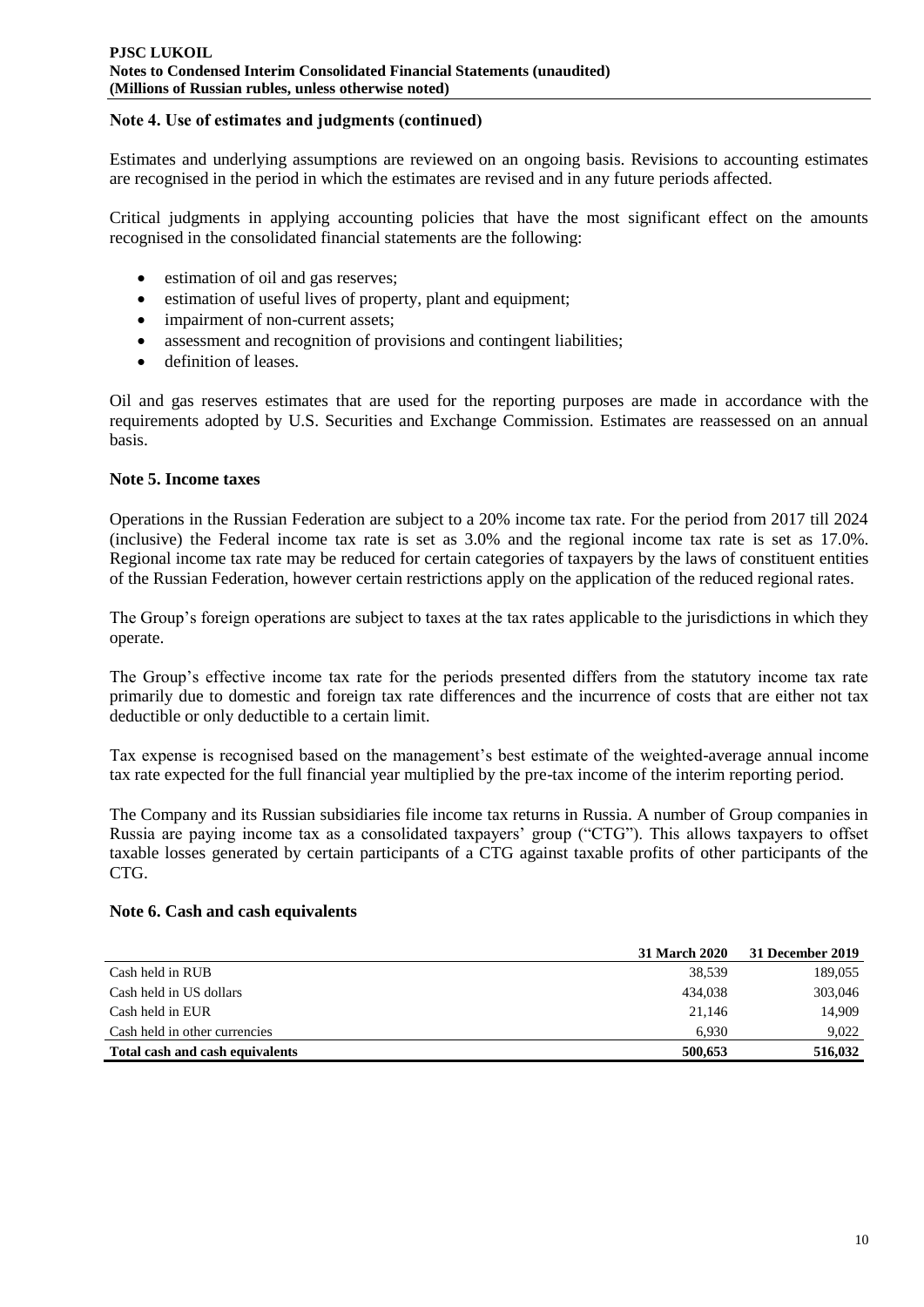### **Note 7. Accounts receivables, net**

|                                                                                           | <b>31 March 2020</b> | 31 December 2019 |
|-------------------------------------------------------------------------------------------|----------------------|------------------|
| Trade accounts receivable (net of allowances of 32,056 million RUB and 26,593 million RUB |                      |                  |
| at 31 March 2020 and 31 December 2019, respectively)                                      | 434.791              | 428.415          |
| Other current accounts receivable (net of allowances of 5,198 million RUB and             |                      |                  |
| 4,694 million RUB at 31 March 2020 and 31 December 2019, respectively)                    | 10.912               | 8.637            |
| Total accounts receivable, net                                                            | 445.703              | 437.052          |

### **Note 8. Other current financial assets**

|                                                                | 31 March 2020 | 31 December 2019 |
|----------------------------------------------------------------|---------------|------------------|
| Financial assets measured at amortised cost                    |               |                  |
| Short-term loans                                               | 8.613         | 6.814            |
| Financial assets measured at fair value through profit or loss |               |                  |
| Short-term loans                                               | 42,285        | 42,892           |
| Total other current financial assets                           | 50,898        | 49.706           |

# **Note 9. Inventories**

|                                       | <b>31 March 2020</b> | 31 December 2019 |
|---------------------------------------|----------------------|------------------|
| Crude oil and petroleum products      | 249.813              | 366,795          |
| Materials for extraction and drilling | 27.629               | 22,811           |
| Materials and supplies for refining   | 4.144                | 4,449            |
| Other goods, materials and supplies   | 24.524               | 19,855           |
| <b>Total inventories</b>              | 306,110              | 413.910          |

The cost of crude oil and petroleum products inventories was reduced to net realizable value at 31 March 2020 as a result of significant decrease in international hydrocarbon prices during March 2020. The write-down in the amount of 92 billion RUB is included in "Cost of purchased crude oil, gas and products" in the consolidated statement of profit or loss and other comprehensive income.

# **Note 10. Prepaid taxes**

|                                | <b>31 March 2020</b> | 31 December 2019 |
|--------------------------------|----------------------|------------------|
| Income tax prepaid             | 25,215               | 17,120           |
| VAT and excise tax recoverable | 25,214               | 30,660           |
| Export duties prepaid          | 10,753               | 11,968           |
| VAT prepaid                    | 25,764               | 30,199           |
| Other taxes prepaid            | 5.666                | 5,128            |
| <b>Total prepaid taxes</b>     | 92,612               | 95,075           |

# **Note 11. Other current assets**

|                                   | <b>31 March 2020</b> | 31 December 2019 |
|-----------------------------------|----------------------|------------------|
| Advance payments                  | 11.462               | 10,246           |
| Prepaid expenses                  | 28,749               | 23,673           |
| Other assets                      | 15.977               | 8,493            |
| <b>Total other current assets</b> | 56,188               | 42,412           |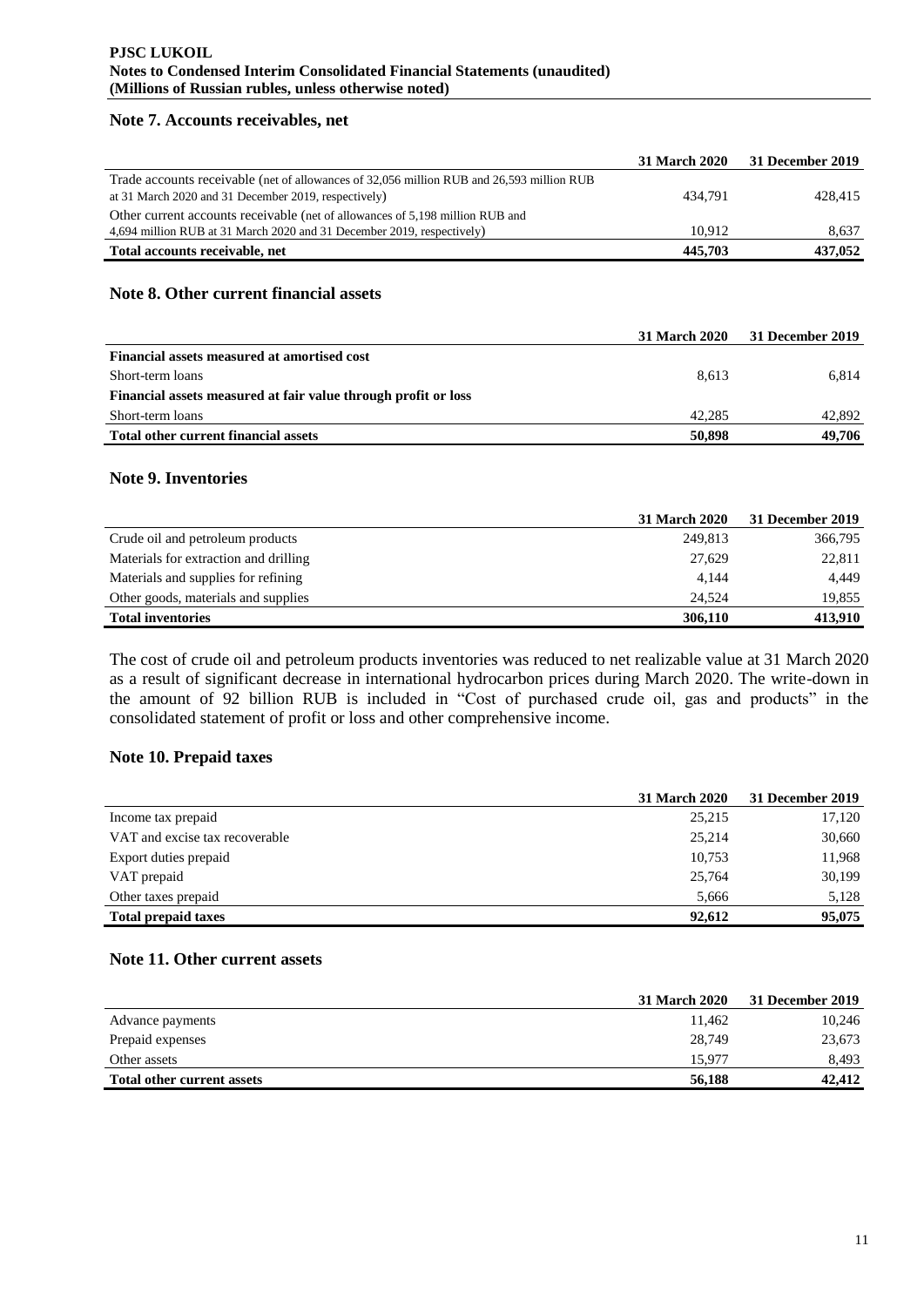# **Note 12. Investments in associates and joint ventures**

Carrying value of investments in associates and joint ventures:

|                                            |            |       | Ownership                      |         |                                |
|--------------------------------------------|------------|-------|--------------------------------|---------|--------------------------------|
| Name of the company                        | Country    |       | 31 March 2020 31 December 2019 |         | 31 March 2020 31 December 2019 |
| <i>Joint ventures:</i>                     |            |       |                                |         |                                |
| Tengizchevroil                             | Kazakhstan | 5.0%  | 5.0%                           | 152,196 | 119,924                        |
| Caspian Pipeline Consortium                | Kazakhstan | 12.5% | 12.5%                          | 53,927  | 40,670                         |
| South Caucasus Pipeline Holding<br>Company | Azerbaijan | 10.0% | 10.0%                          | 38,726  | 30,241                         |
| Others                                     |            |       |                                | 1.174   | 655                            |
| Associates:                                |            |       |                                |         |                                |
| Associates                                 |            |       |                                | 28,885  | 28,514                         |
| <b>Total</b>                               |            |       |                                | 274,908 | 220,004                        |

# **Note 13. Property, plant and equipment**

|                                                       | <b>Exploration</b><br>and production | Refining, marketing<br>and distribution | Other     | <b>Total</b> |
|-------------------------------------------------------|--------------------------------------|-----------------------------------------|-----------|--------------|
| Cost                                                  |                                      |                                         |           |              |
| 31 December 2019                                      | 4,795,674                            | 1,510,515                               | 76,246    | 6,382,435    |
| <b>Additions</b>                                      | 115,841                              | 28,748                                  | 294       | 144,883      |
| Acquisitions                                          | 1,209                                |                                         |           | 1,209        |
| Disposals                                             | (6,393)                              | (5,828)                                 | (191)     | (12, 412)    |
| Foreign currency translation differences              | 360,560                              | 119,075                                 | 3,269     | 482,904      |
| Other                                                 | (4,277)                              | (755)                                   | (82)      | (5, 114)     |
| 31 March 2020                                         | 5,262,614                            | 1,651,755                               | 79,536    | 6,993,905    |
| <b>Depreciation and impairment</b>                    |                                      |                                         |           |              |
| 31 December 2019                                      | (1,766,575)                          | (589, 636)                              | (21, 153) | (2,377,364)  |
| Depreciation for the period                           | (82, 415)                            | (30,223)                                | (960)     | (113, 598)   |
| Impairment loss                                       | (7, 428)                             | (28, 859)                               |           | (36, 287)    |
| Disposals                                             | 4,855                                | 5,247                                   | 98        | 10,200       |
| Foreign currency translation differences              | (188, 542)                           | (48, 139)                               | (1,139)   | (237, 820)   |
| Other                                                 | (732)                                | 2,123                                   | (1)       | 1,390        |
| 31 March 2020                                         | (2,040,837)                          | (689, 487)                              | (23, 155) | (2,753,479)  |
| Advance payments for property, plant<br>and equipment |                                      |                                         |           |              |
| 31 December 2019                                      | 6,791                                | 13,314                                  | 831       | 20,936       |
| 31 March 2020                                         | 8,077                                | 8,938                                   | 842       | 17,857       |
| <b>Carrying amounts</b>                               |                                      |                                         |           |              |
| 31 December 2019                                      | 3,035,890                            | 934,193                                 | 55,924    | 4,026,007    |
| 31 March 2020                                         | 3,229,854                            | 971,206                                 | 57,223    | 4,258,283    |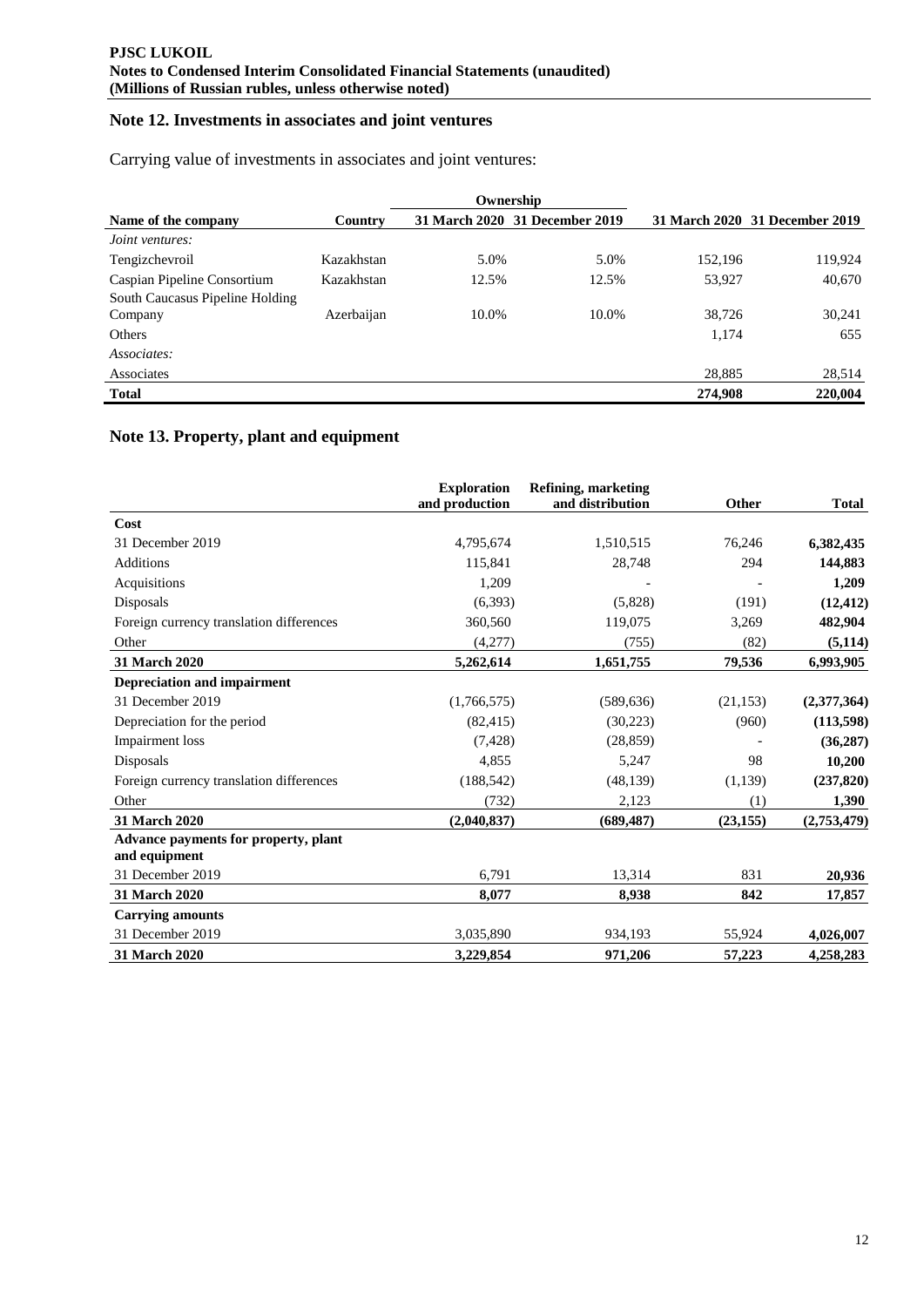# **Note 13. Property, plant and equipment (сontinued)**

|                                                       | <b>Exploration</b><br>and production | <b>Refining, marketing</b><br>and distribution | Other     | <b>Total</b>  |
|-------------------------------------------------------|--------------------------------------|------------------------------------------------|-----------|---------------|
| Cost                                                  |                                      |                                                |           |               |
| 31 December 2018                                      | 4,476,824                            | 1,373,743                                      | 75,882    | 5,926,449     |
| Adjustment on adoption of IFRS 16                     | 54,335                               | 102,147                                        | 5,569     | 162,051       |
| 1 January 2019                                        | 4,531,159                            | 1,475,890                                      | 81,451    | 6,088,500     |
| <b>Additions</b>                                      | 95,101                               | 13,059                                         | 237       | 108,397       |
| Disposals                                             | (3,894)                              | (1,599)                                        | (72)      | (5,565)       |
| Foreign currency translation differences              | (99, 876)                            | (46, 533)                                      | (1,165)   | (147, 574)    |
| Other                                                 | 590                                  | 3,878                                          | (58)      | 4,410         |
| 31 March 2019                                         | 4,523,080                            | 1,444,695                                      | 80,393    | 6,048,168     |
| <b>Depreciation and impairment</b>                    |                                      |                                                |           |               |
| 31 December 2018                                      | (1,586,508)                          | (513,668)                                      | (19,380)  | (2, 119, 556) |
| Depreciation for the period                           | (72, 817)                            | (30,340)                                       | (1,111)   | (104, 268)    |
| Disposals                                             | 1,617                                | 988                                            | 21        | 2,626         |
| Foreign currency translation differences              | 51,063                               | 17,423                                         | 475       | 68,961        |
| Other                                                 | (3)                                  | 3,972                                          | 20        | 3,989         |
| 31 March 2019                                         | (1,606,648)                          | (521, 625)                                     | (19, 975) | (2, 148, 248) |
| Advance payments for property, plant<br>and equipment |                                      |                                                |           |               |
| 31 December 2018                                      | 5,916                                | 15,669                                         | 686       | 22,271        |
| 31 March 2019                                         | 4,905                                | 15,861                                         | 676       | 21,442        |
| <b>Carrying amounts</b>                               |                                      |                                                |           |               |
| 31 December 2018                                      | 2,896,232                            | 875,744                                        | 57,188    | 3,829,164     |
| <b>31 March 2019</b>                                  | 2,921,337                            | 938,931                                        | 61,094    | 3,921,362     |

The cost of assets under construction included in property, plant and equipment was 433,953 million RUB and 369,926 million RUB at 31 March 2020 and 31 December 2019, respectively.

### *Exploration and evaluation assets*

|                                            | For the three<br>months ended<br><b>31 March 2020</b> | For the three<br>months ended<br>31 March 2019 |
|--------------------------------------------|-------------------------------------------------------|------------------------------------------------|
| 1 January                                  | 129,951                                               | 107,105                                        |
| Capitalised expenditures                   | 12,008                                                | 8,116                                          |
| Acquisitions through business combinations | 362                                                   |                                                |
| Reclassified to development assets         | (5,712)                                               | (2,392)                                        |
| Charged to expenses                        | (116)                                                 | (404)                                          |
| Foreign currency translation differences   | 8,592                                                 | (1,954)                                        |
| Other movements                            | 26                                                    | 89                                             |
| 31 March                                   | 145,111                                               | 110,560                                        |

Due to a significant deterioration in the macroeconomic situation in the first quarter of 2020, the Company revised the scenario conditions used in the impairment test at the end of 2019 and performed an impairment test for assets at 31 March 2020.

As a result, in the first quarter of 2020, the Group recognised an impairment loss for its exploration and production assets in Russia in the amount of 5 billion RUB, for its international exploration and production assets in the amount of 2 billion RUB and for its international refining, marketing and distribution assets in the amount of 29 billion RUB.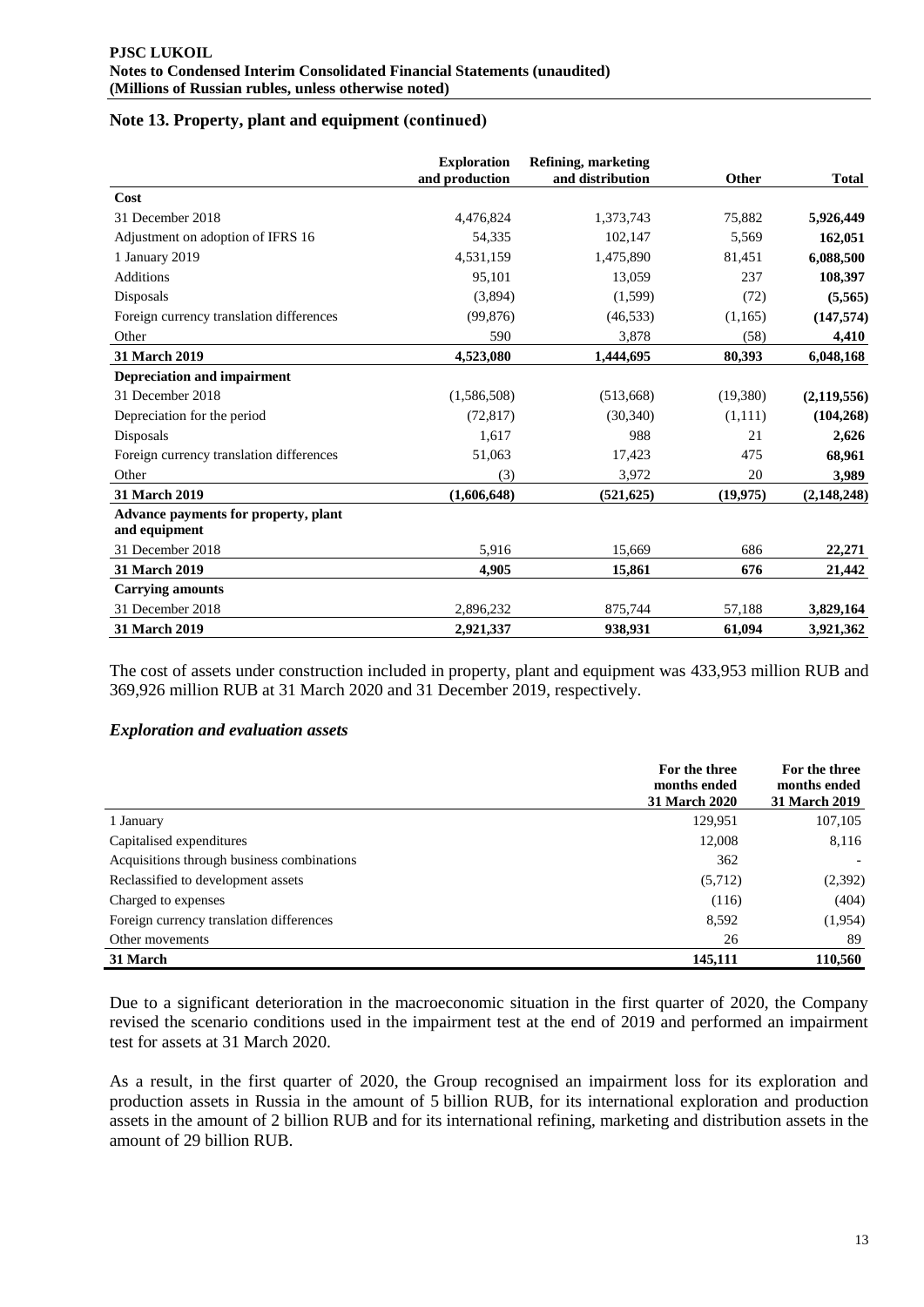# **Note 13. Property, plant and equipment (сontinued)**

The recoverable amounts of CGUs subject to impairment in the first quarter of 2020 in the amount of 139 billion RUB were determined as value in use equal to the present value of the expected cash flows. Value in use was estimated using 9% discount rate for exploration and production assets in Russia, 8.2% discount rate for international exploration and production assets and 7.5% discount rate for international refining, marketing and distribution assets.

Impairment loss is included in "Other expenses" in the consolidated statement of profit or loss and other comprehensive income.

For impairment test purposes at 31 March 2020 the following Brent Blend price assumptions have been used: \$40.0 per barrel in 2020–2021, \$45.0 per barrel in 2022, \$50.0 per barrel in 2023, \$55.0 per barrel in 2024 and \$60.0 per barrel from 2025.

### **Note 14. Other non-current financial assets**

|                                                                            | <b>31 March 2020</b> | 31 December 2019 |
|----------------------------------------------------------------------------|----------------------|------------------|
| Financial assets measured at fair value through other comprehensive income |                      |                  |
| Equity instruments                                                         | 803                  | 2,656            |
| Financial assets measured at amortised cost                                |                      |                  |
| Long-term loans                                                            | 30.728               | 26,008           |
| Non-current accounts and notes receivable                                  | 1,841                | 1,371            |
| Other financial assets                                                     | 32                   | 34               |
| Financial assets measured at fair value through profit or loss             |                      |                  |
| Long-term loans                                                            | 8.481                | 8,162            |
| Total other non-current financial assets                                   | 41,885               | 38,231           |

### **Note 15. Acquisition of interests in the projects**

In the second quarter of 2019, a Group company entered into a contract with New Age M12 Holdings Limited to acquire a 25% interest in the Marine XII license in the Republic of Congo (Congo-Brazzaville) developed under the production sharing agreement. In September 2019, the transaction in the amount of 51.4 billion RUB (\$768 million) was closed after all the customary conditions, including approval by the Government of the Republic of Congo, were fulfilled. At 31 March 2020, preliminary allocation of the purchase price to the fair value of assets acquired and liabilities assumed includes property plant and equipment and assets under construction in the amount of 50.0 billion RUB (\$748 million), inventories in the amount of 0.9 billion RUB (\$13 million) and accounts receivable in the amount of 0.5 billion RUB (\$7 million). Final allocation of the purchase price to the fair value of assets acquired and liabilities assumed is going to be finalised within 12 months from the acquisition date.

After acquisition the Group accounts for this project similar to accounting for jointly controlled operations.

### **Note 16. Accounts payable**

|                               | 31 March 2020 | <b>31 December 2019</b> |
|-------------------------------|---------------|-------------------------|
| Trade accounts payable        | 451.611       | 555.823                 |
| Other accounts payable        | 65.724        | 51.911                  |
| <b>Total accounts payable</b> | 517.335       | 607.734                 |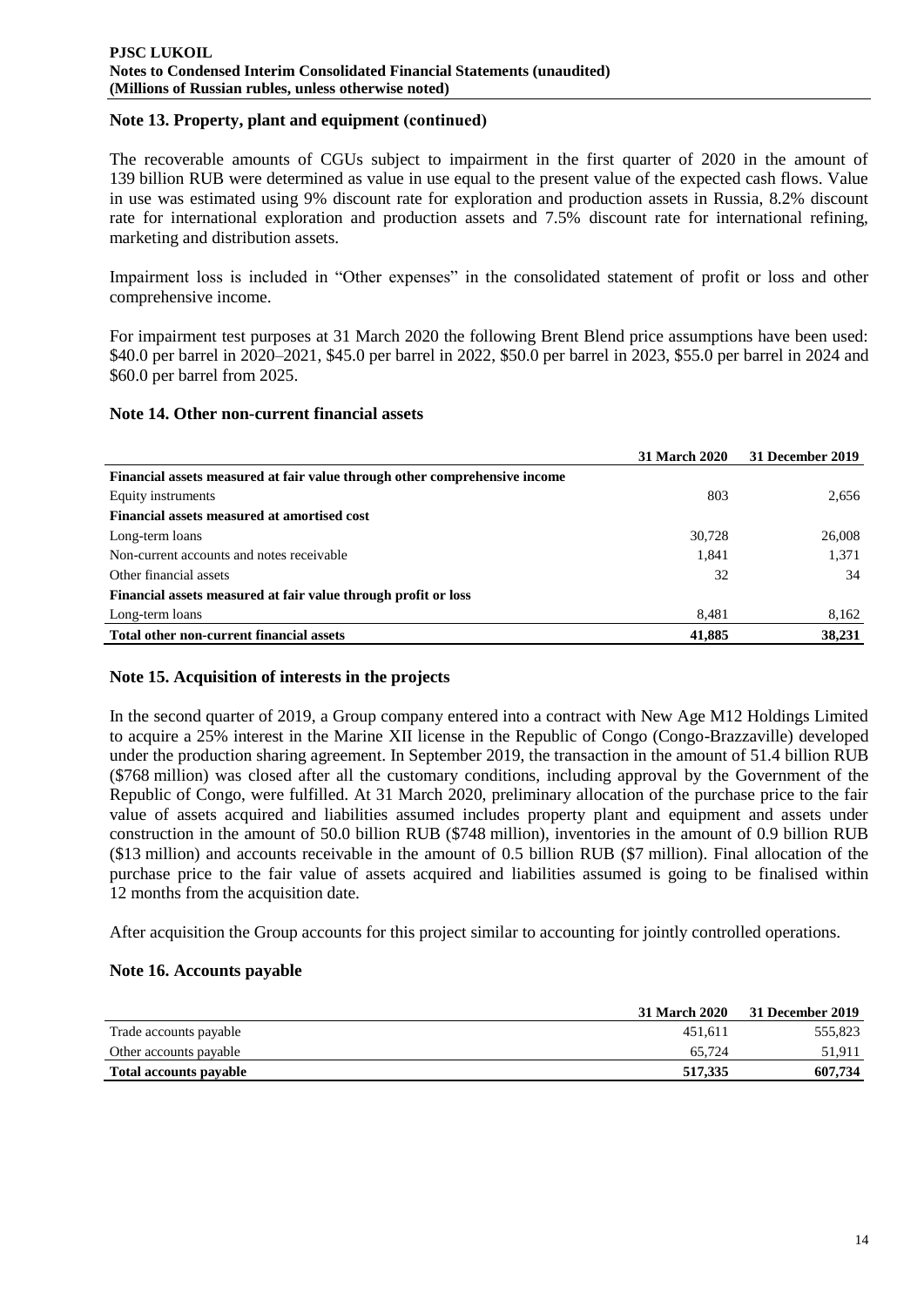|  |  | Note 17. Short-term borrowings and current portion of long-term debt |  |  |  |
|--|--|----------------------------------------------------------------------|--|--|--|
|--|--|----------------------------------------------------------------------|--|--|--|

|                                                                   | <b>31 March 2020</b> | 31 December 2019 |
|-------------------------------------------------------------------|----------------------|------------------|
| Short-term borrowings from third parties                          | 22,608               | 13.940           |
| Short-term borrowings from related parties                        | 2.283                | 2.222            |
| Current portion of long-term debt                                 | 147.578              | 114,138          |
| Total short-term borrowings and current portion of long-term debt | 172.469              | 130,300          |

Short-term borrowings from third parties include amounts repayable in US dollars of 20,678 million RUB and 12,694 million RUB and amounts repayable in other currencies of 1,930 million RUB and 1,246 million RUB at 31 March 2020 and 31 December 2019, respectively. The weighted-average interest rate on short-term borrowings from third parties was 2.69% and 4.00% per annum at 31 March 2020 and 31 December 2019, respectively. At 31 March 2020, short-term borrowings from third parties are unsecured.

# **Note 18. Long-term debt**

|                                                       | <b>31 March 2020</b> | 31 December 2019 |
|-------------------------------------------------------|----------------------|------------------|
| Long-term loans and borrowings from third parties     | 144,329              | 117,864          |
| 6.125% non-convertible US dollar bonds, maturing 2020 | 77,697               | 61,866           |
| 6.656% non-convertible US dollar bonds, maturing 2022 | 38,811               | 30,905           |
| 4.563% non-convertible US dollar bonds, maturing 2023 | 116,495              | 92,769           |
| 4.750% non-convertible US dollar bonds, maturing 2026 | 77.587               | 61,786           |
| Lease obligations                                     | 209,475              | 171,880          |
| Total long-term debt                                  | 664.394              | 537,070          |
| Current portion of long-term debt                     | (147, 578)           | (114, 138)       |
| Total non-current portion of long-term debt           | 516,816              | 422,932          |

# *Long-term loans and borrowings*

Long-term loans and borrowings from third parties include amounts repayable in US dollars of 128,218 million RUB and 104,819 million RUB and amounts repayable in euros of 16,111 million RUB and 13,045 million RUB at 31 March 2020 and 31 December 2019, respectively. This debt has maturity dates from 2020 through 2028. The weighted-average interest rate on long-term loans and borrowings from third parties was 3.89% and 4.08% per annum at 31 March 2020 and 31 December 2019, respectively. A number of longterm loan agreements contain certain financial covenants which are being met by the Group. Approximately 50% of total long-term loans and borrowings from third parties at 31 March 2020 are secured by shares of an associated company, export sales and property, plant and equipment.

# *Reconciliation of liabilities arising from financing activities*

|                                                 | <b>Loans</b> and<br>borrowings | <b>Bonds</b>             | Lease<br>obligations     | <b>Other</b><br>liabilities | Total      |
|-------------------------------------------------|--------------------------------|--------------------------|--------------------------|-----------------------------|------------|
| 31 December 2019                                | 134,026                        | 247,326                  | 171,880                  | 135,920                     | 689,152    |
| Changes from financing cash flows:              |                                |                          |                          |                             |            |
| Proceeds from issuance of short-term            |                                |                          |                          |                             |            |
| borrowings                                      | 4,599                          |                          |                          |                             | 4,599      |
| Principal repayments of short-term borrowings   | (102)                          | $\overline{\phantom{a}}$ | $\overline{\phantom{a}}$ |                             | (102)      |
| Principal repayments of long-term debt          | (3,311)                        |                          | (11,830)                 |                             | (15, 141)  |
| Interest paid                                   | $\overline{\phantom{a}}$       | ٠                        | (2,578)                  | (2,137)                     | (4,715)    |
| Dividends paid on Company common stock          |                                |                          |                          | (133,060)                   | (133,060)  |
| Total changes from financing cash flows         | 1,186                          |                          | (14, 408)                | (135, 197)                  | (148, 419) |
| Other changes:                                  |                                |                          |                          |                             |            |
| Interest accrued                                |                                |                          | 2,578                    | 7,204                       | 9,782      |
| The effect of changes in foreign exchange rates | 33,561                         | 63,236                   | 31,668                   | 1,348                       | 129,813    |
| Non-cash additions to lease obligations         | $\overline{\phantom{a}}$       |                          | 15,376                   |                             | 15,376     |
| Other changes                                   | 447                            | 28                       | 2,381                    | (681)                       | 2,175      |
| Total other changes                             | 34,008                         | 63,264                   | 52,003                   | 7,871                       | 157,146    |
| 31 March 2020                                   | 169,220                        | 310,590                  | 209,475                  | 8,594                       | 697,879    |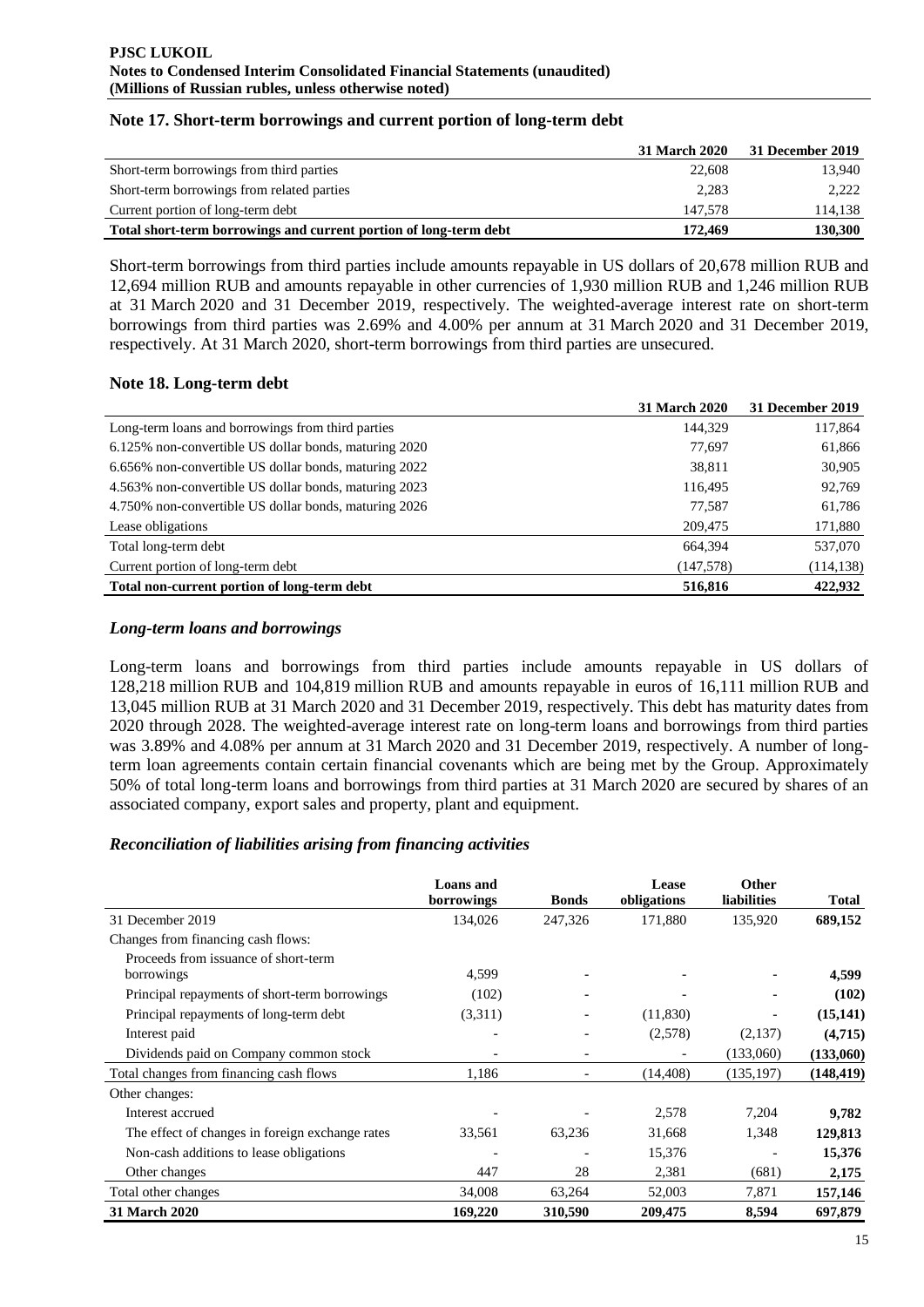# **Note 19. Taxes payable**

|                                                      | 31 March 2020 | 31 December 2019 |
|------------------------------------------------------|---------------|------------------|
| Income tax                                           | 12,174        | 12,031           |
| Mineral extraction tax                               | 33,835        | 61,464           |
| Tax on additional income from hydrocarbon production | 2,055         | 3,380            |
| <b>VAT</b>                                           | 26,748        | 38,566           |
| Excise tax                                           | 30,568        | 14,359           |
| Property tax                                         | 7,086         | 5,120            |
| Other taxes                                          | 7,735         | 7,551            |
| <b>Total taxes payable</b>                           | 120,201       | 142,471          |

# **Note 20. Other current liabilities**

|                                 | <b>31 March 2020</b> | 31 December 2019 |
|---------------------------------|----------------------|------------------|
| Advances received               | 24.653               | 30,868           |
| Dividends payable               | 535                  | 135,034          |
| Other                           | 2.706                | 3,050            |
| Total other current liabilities | 27,894               | 168.952          |

# **Note 21. Provisions**

|                    | Asset                     | <b>Provision for</b>      | <b>Provision for</b>                |                                      | <b>Provision for</b> |                            |              |
|--------------------|---------------------------|---------------------------|-------------------------------------|--------------------------------------|----------------------|----------------------------|--------------|
|                    | retirement<br>obligations | employee<br>compensations | environmental<br><b>liabilities</b> | <b>Pension</b><br><b>liabilities</b> | unused<br>vacations  | <b>Other</b><br>provisions | <b>Total</b> |
| 31 March 2020      | 80,712                    | 14.231                    | 3,970                               | 13,583                               | 6,800                | 21,526                     | 140,822      |
| Incl.: Non-current | 79.995                    | 77                        | 1,410                               | 11,053                               | 192                  | 2,824                      | 95,551       |
| Current            | 717                       | 14,154                    | 2,560                               | 2,530                                | 6,608                | 18,702                     | 45,271       |
| 31 December 2019   | 63,387                    | 9,762                     | 3,783                               | 12.544                               | 5,861                | 18,940                     | 114,277      |
| Incl.: Non-current | 62,667                    | 263                       | 1.175                               | 10.310                               | 153                  | 2.477                      | 77,045       |
| Current            | 720                       | 9.499                     | 2,608                               | 2.234                                | 5.708                | 16.463                     | 37,232       |

# Asset retirement obligations changed as follows:

|                                          | For the three<br>months ended<br><b>31 March 2020</b> | For the three<br>months ended<br><b>31 March 2019</b> |
|------------------------------------------|-------------------------------------------------------|-------------------------------------------------------|
| 1 January                                | 63,387                                                | 36,424                                                |
| Provisions made during the period        | 15,901                                                | 167                                                   |
| Reversal of provisions                   | (45)                                                  | (72)                                                  |
| Provisions used during the period        | (56)                                                  | (58)                                                  |
| Accretion expense                        | 949                                                   | 662                                                   |
| Change in discount rate                  | (6, 556)                                              | 446                                                   |
| Changes in estimates                     | 120                                                   | (747)                                                 |
| Foreign currency translation differences | 7,008                                                 | (1, 126)                                              |
| Other                                    | 4                                                     |                                                       |
| 31 March                                 | 80,712                                                | 35,696                                                |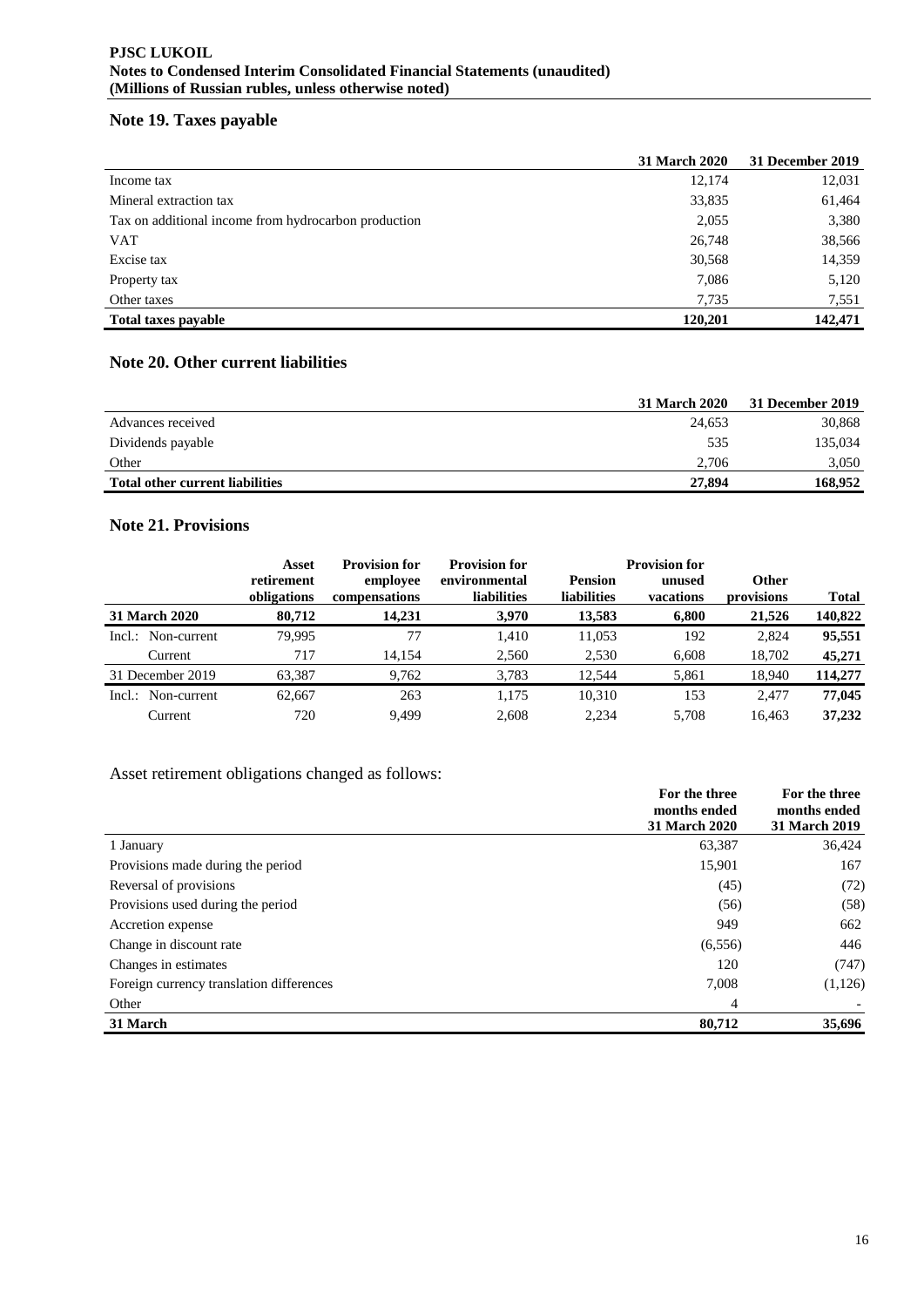### **Note 22. Equity**

### *Common shares*

|                                                   | <b>31 March 2020</b> | 31 December 2019 |
|---------------------------------------------------|----------------------|------------------|
|                                                   | (thousands of        | (thousands of    |
|                                                   | shares)              | shares)          |
| Issued common shares, par value of 0.025 RUB each | 692.866              | 715,000          |
| Treasury shares                                   | (40.367)             | (62, 119)        |
| <b>Outstanding common shares</b>                  | 652,499              | 652,881          |

Number of authorised common shares at 31 March 2020 was 777,866 thousands of shares.

On 3 December 2019, at the extraordinary general shareholders' meeting a decision was made to reduce the share capital of the Company by purchase of a portion of issued shares in order to reduce the total number thereof. At 31 December 2019, the Group recognised an obligation to repurchase common shares in the amount of 120,988 million RUB. Share capital reduction to 693 million common shares by purchase and cancellation of 22 million common shares was executed on 10 February 2020. Most of the common shares were purchased from a Group company.

### *Earnings per share*

The calculation of basic and diluted earnings per share was as follows:

|                                                                                                                                                                                               | For the three<br>months ended<br><b>31 March 2020</b> | For the three<br>months ended<br><b>31 March 2019</b> |
|-----------------------------------------------------------------------------------------------------------------------------------------------------------------------------------------------|-------------------------------------------------------|-------------------------------------------------------|
| (Loss) profit for the period attributable to PJSC LUKOIL shareholders                                                                                                                         | (45,960)                                              | 149,236                                               |
| Weighted average number of common shares (thousands of shares)                                                                                                                                | 646,332                                               | 691,841                                               |
| Dilutive effect of equity-settled share-based compensation plan (thousands of shares)                                                                                                         | 24,624                                                | 17,625                                                |
| Weighted average number of common shares, assuming dilution (thousands of shares)<br>(Loss) profit per share of common stock attributable to PJSC LUKOIL shareholders<br>(in Russian rubles): | 670,956                                               | 709,466                                               |
| Basic                                                                                                                                                                                         | (71.11)                                               | 215.71                                                |
| Diluted                                                                                                                                                                                       | (68.50)                                               | 210.35                                                |

### **Note 23. Personnel expenses**

Personnel expenses were as follows:

|                                   | For the three<br>months ended | For the three<br>months ended |
|-----------------------------------|-------------------------------|-------------------------------|
|                                   | 31 March 2020                 | 31 March 2019                 |
| Salary                            | 34,042                        | 34,214                        |
| Statutory insurance contributions | 9,019                         | 8,666                         |
| Share-based compensation          | 7.842                         | 7,842                         |
| <b>Total personnel expenses</b>   | 50,903                        | 50,722                        |

### **Note 24. Finance income and costs**

Finance income was as follows:

|                               | For the three        | For the three |
|-------------------------------|----------------------|---------------|
|                               | months ended         | months ended  |
|                               | <b>31 March 2020</b> | 31 March 2019 |
| Interest income from deposits | 2,998                | 3,291         |
| Interest income from loans    | 1,376                | 1,241         |
| Other finance income          | 437                  | 1.452         |
| <b>Total finance income</b>   | 4.811                | 5,984         |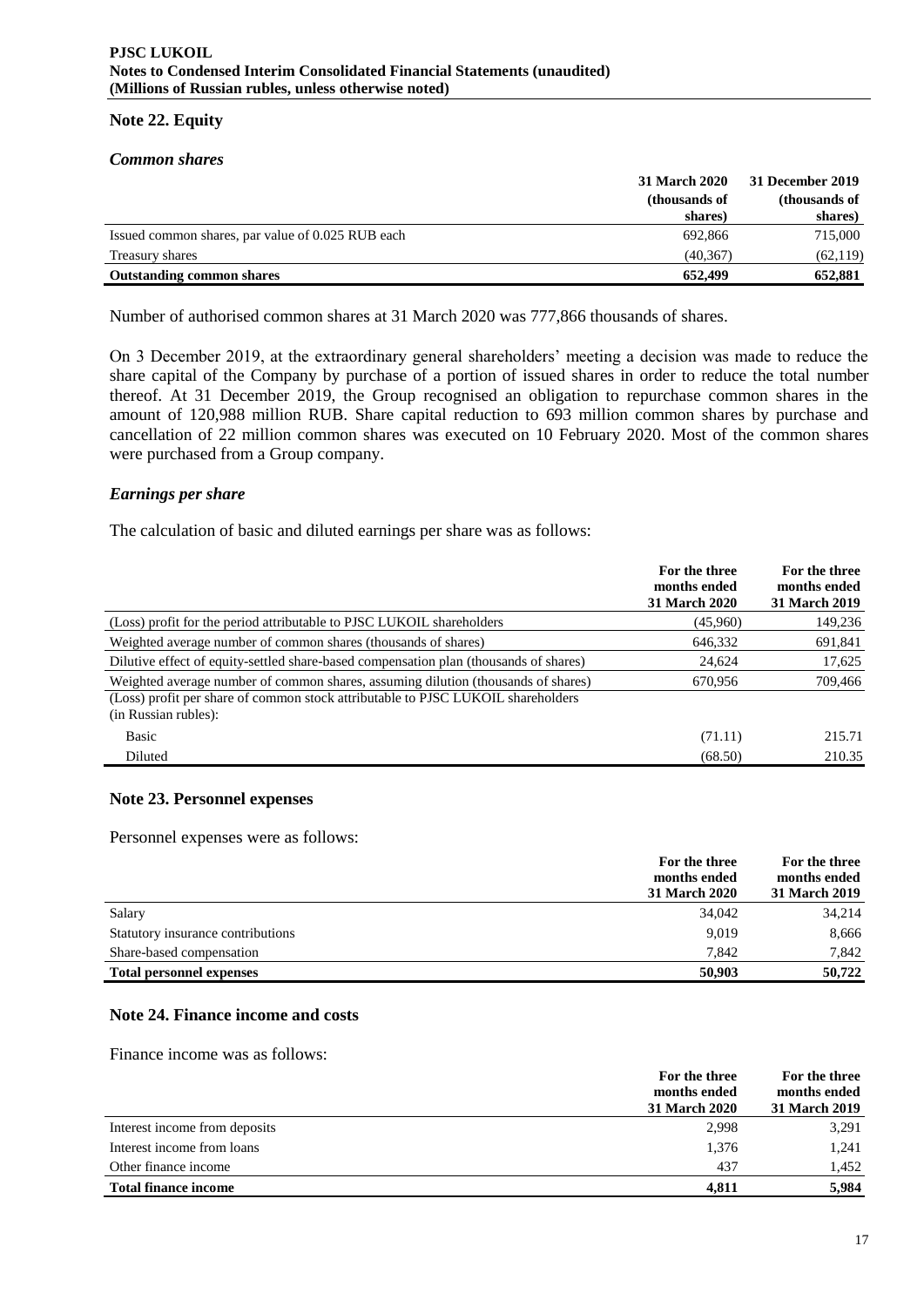### **Note 24. Finance income and costs (continued)**

Finance costs were as follows:

|                            | For the three<br>months ended<br>31 March 2020 | For the three<br>months ended<br>31 March 2019 |
|----------------------------|------------------------------------------------|------------------------------------------------|
| Interest expenses          | 8,760                                          | 10,466                                         |
| Accretion expenses         | 952                                            | 665                                            |
| Other finance costs        | 537                                            | 603                                            |
| <b>Total finance costs</b> | 10.249                                         | 11.734                                         |

### **Note 25. Other income and expenses**

Other income was as follows:

|                                  | For the three<br>months ended<br><b>31 March 2020</b> | For the three<br>months ended<br>31 March 2019 |
|----------------------------------|-------------------------------------------------------|------------------------------------------------|
| Gain on disposal of assets       | 338                                                   | 500                                            |
| Reversal of impairment of assets | 122                                                   |                                                |
| Other income                     | 3.081                                                 | 2,310                                          |
| <b>Total other income</b>        | 3.541                                                 | 2,810                                          |

#### Other expenses were as follows:

|                             | For the three<br>months ended | For the three<br>months ended |
|-----------------------------|-------------------------------|-------------------------------|
|                             | 31 March 2020                 | 31 March 2019                 |
| Loss on disposal of assets  | 2,257                         | 2,060                         |
| Impairment loss             | 44,064                        | $\overline{\phantom{0}}$      |
| Charity expenses            | 2,311                         | 2,037                         |
| Other expenses              | 1.523                         | 2,685                         |
| <b>Total other expenses</b> | 50,155                        | 6,782                         |
|                             |                               |                               |

### **Note 26. Commitments and contingencies**

#### *Capital commitments*

Capital commitments of the Group relating to construction and acquisition of property, plant and equipment amount to 573,483 million RUB and 517,977 million RUB at 31 March 2020 and 31 December 2019, respectively.

#### *Taxation environment*

The taxation systems in the Russian Federation and other emerging markets where Group companies operate are relatively new and are characterised by numerous taxes and frequently changing legislation, which is often unclear, contradictory, and subject to interpretation. Often, differing interpretations exist among different tax authorities within the same jurisdictions and among taxing authorities in different jurisdictions. Taxes are subject to review and investigation by a number of authorities, who are enabled by law to impose substantial fines, penalties and interest charges. In the Russian Federation a tax year remains open for review by the tax authorities during three subsequent calendar years. However, under certain circumstances a tax year may remain open longer. Recent events within the Russian Federation suggest that the tax authorities are taking a more assertive position in their interpretation and enforcement of tax legislation. Such factors significantly increase taxation risks in the Russian Federation and other emerging markets where Group companies operate, comparing to other countries where taxation regimes have been subject to development and clarification over longer periods.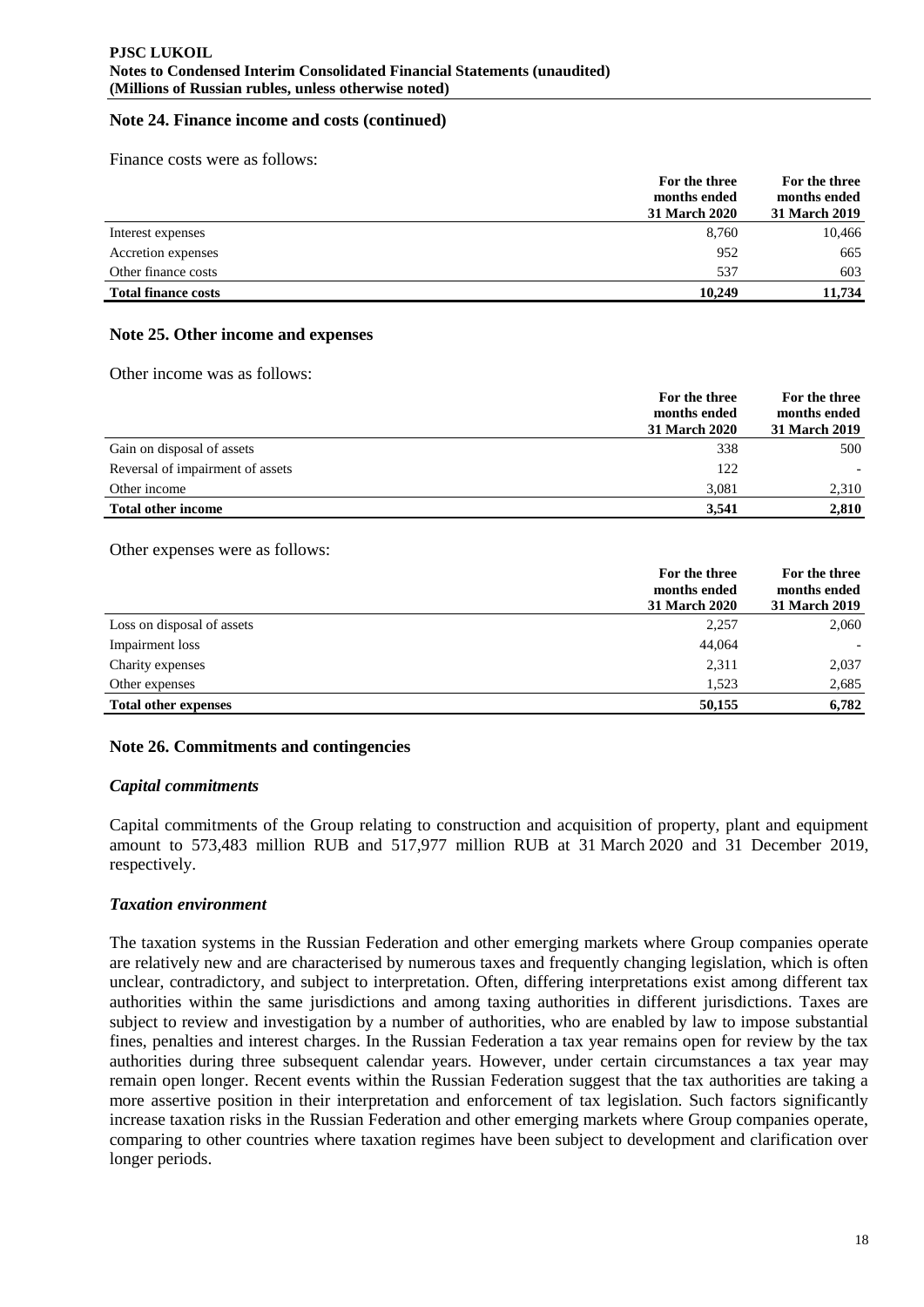### **Note 26. Commitments and contingencies (сontinued)**

The tax authorities in each region of the Russian Federation may have a different interpretation of similar taxation issues which may result in taxation issues successfully defended by the Group in one region being unsuccessfully defended by the Group in another region. There is some direction provided from the central authority based in Moscow on particular taxation issues.

The Group has implemented tax planning and management strategies based on existing legislation. The Group is subject to tax authority audits on an ongoing basis, which is a normal practice in the Russian Federation and other republics of the former Soviet Union, and, at times, the authorities have attempted to impose additional significant taxes on the Group. Management believes that it has adequately met the requirements and provided for tax liabilities based on its interpretation of existing tax legislation. However, the relevant tax authorities may have differing interpretations and the effects on the consolidated financial statements, if the authorities were successful in enforcing their interpretations, could be significant.

# *Litigation and claims*

In July 2015, the prosecutors with the Ploesti Court of Appeals (hereinafter the "Prosecutor's Office") charged the general director and several officers of PETROTEL-LUKOIL S.A., a Group company, with bad faith use of the company's credit and money laundering. Similar charges were brought against LUKOIL Europe Holdings B.V., a Group company, for 2010–2014. On 10 May 2016, the Prahova Tribunal lifted all preventive measures that were in effect against the accused individuals. Upon preliminary hearings the Prosecutor's Office revised the amount of damage claimed from \$2.2 billion (171.0 billion RUB) to \$1.5 billion (116.6 billion RUB). An expertise of all relevant issues of the criminal case was carried out during 2017, the results of which were accepted by the Tribunal on 12 February 2018. At the final hearing on the case which was held on 23 October 2018 the court issued a not guilty decision to all the accused, including general director of PETROTEL-LUKOIL S.A., his deputies and PETROTEL-LUKOIL S.A. and LUKOIL Europe Holdings B.V. themselves. As a result freezing injunction in the amount of approximately \$1.5 billion (116.6 billion RUB) was removed from all assets of the refinery, shares and accounts of PETROTEL-LUKOIL S.A. and LUKOIL Europe Holdings B.V. On 1 November 2018, this decision was appealed by the Prosecutor's Office to the Ploesti Court of Appeals. On 27 November 2019, the Ploesti Court of Appeals issued a decision to return the case for a new examination in the court of first instance. On 24 December 2019, the defendants appealed the decision in an order of extraordinary appeal to the Ploesti Court of Appeals. Consideration of the complaint was scheduled for 16 March 2020; however, due to the coronavirus (COVID-19) outbreak, the court hearings have been postponed for an indefinite period. Management does not believe that the outcome of this matter will have a material adverse effect on the Group's financial position.

LUKOIL Overseas Karachaganak B.V., a Group company, among other contractors, is involved in the disputes with the Republic of Kazakhstan with respect to cost recovery in 2010–2015 (the "CR") and the calculation of the "Fairness index" (the "FI") in accordance with the Final Production Sharing Agreement relating to the Contract Area of the Karachaganak Oil and Gas Condensate Field. In relation to the CR, the parties are making efforts to resolve the dispute through negotiations and in relation to the FI the parties are taking part in an arbitration and management believes that the amounts of claims, as well as calculations of potential losses arising from these disputes to be preliminary and should not be disclosed in order to avoid any adverse impact on the arbitration process and the positions of the parties therein. At the same time management does not preclude the possibility of settlement of the FI related dispute and believes that the final outcome of the above mentioned disputes will not have a material adverse effect on the Group's financial position.

The Group is involved in various other claims and legal proceedings arising in the normal course of business. While these claims may seek substantial damages against the Group and are subject to uncertainty inherent in any litigation, management does not believe that the ultimate resolution of such matters will have a material adverse impact on the Group's operating results or financial position.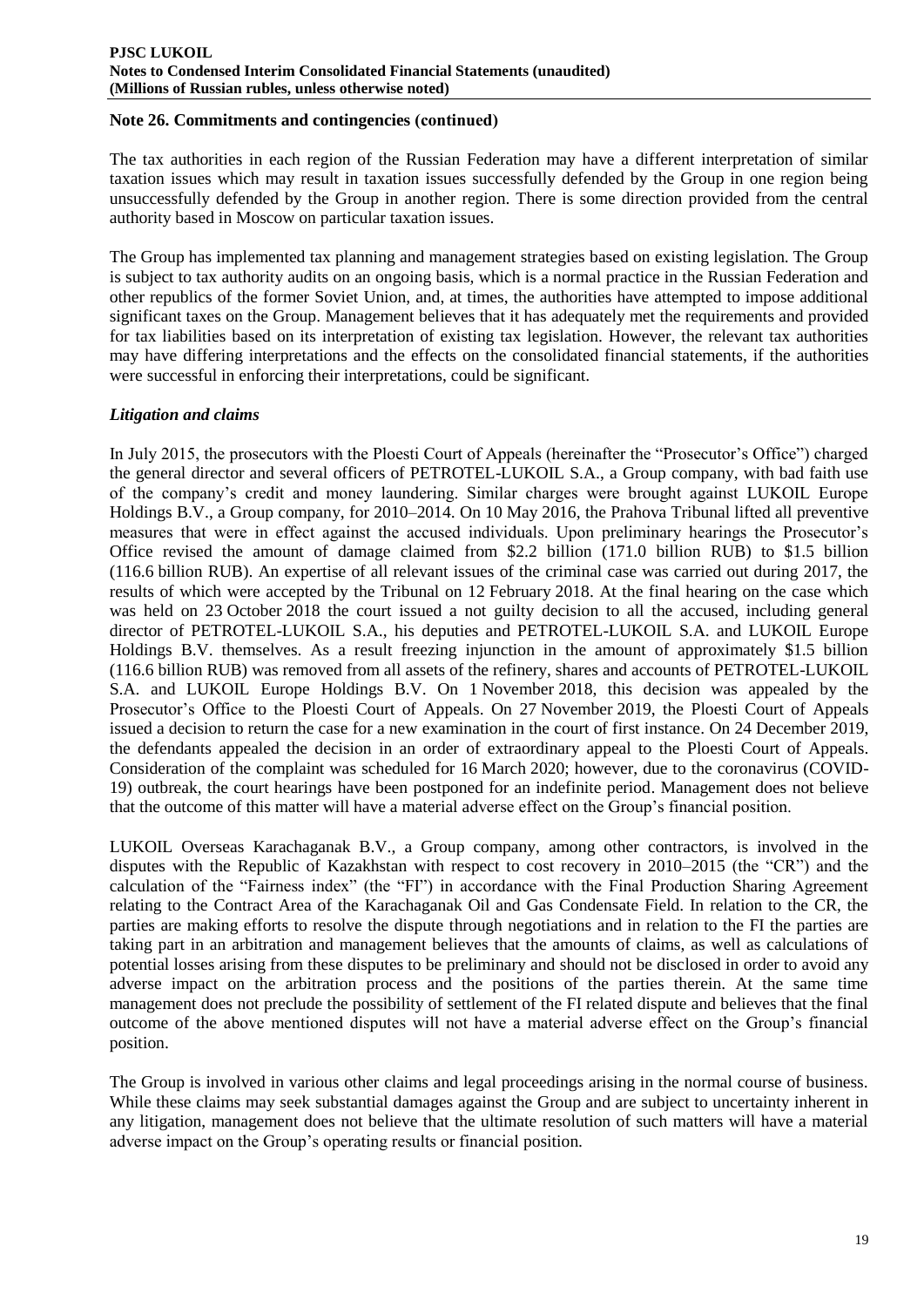### **Note 26. Commitments and contingencies (сontinued)**

# *Political situation*

In July – September 2014, the United States ("US"), the European Union ("EU") and several other countries imposed a set of sanctions on Russia, including sectoral sanctions which affect several Russian oil and gas companies. The US Department of the Treasury has placed the Company onto the Sectoral Sanctions Identifications List subject to Directive 4 of the Office of foreign assets control (OFAC). Directive 4 prohibits US companies and individuals from providing, exporting, or re-exporting directly or indirectly, goods, services (except for financial services), or technology in support of exploration or production for deepwater, Arctic offshore or shale projects that have the potential to produce oil in the Russian Federation, or in maritime area spreading from the Russian territory and claimed by the Russian Federation.

From January 2018 (based on acts adopted in August – October 2017), the US expanded abovementioned sanctions to include certain categories of international oil projects initiated on or after 29 January 2018 in any part of the world, in which companies placed on the Sectoral Sanctions Identifications List subject to Directive 4 (including the Company) have an ownership interest of 33% or more, or ownership of a majority of the voting interests.

Management believes that current sanctions do not have a material adverse effect on the current or planned Group's oil projects. At the same time the Company continues to monitor and evaluate potential risks for its operations in connection with sanctions.

The Group is exposed to political, economic and legal risks due to its operations in Iraq. Management monitors these risks and believes that there is no adverse effect on the Group's financial position that can be reasonably estimated at present.

### *Other matters*

The Company and other Group companies have been notified by various counterparties of claims in respect of allegedly off-specification quantities of crude oil volumes delivered through the Druzhba pipeline (owned and operated by the state-owned company, PJSC Transneft) in the second quarter of 2019. The claims assert that the oil had an average organic chlorine content in excess of the contractual specification, which may allegedly cause the purchasers to suffer certain financial losses. According to publicly available information, this situation was caused by unlawful actions of certain third parties that were aimed at concealing thefts of oil from the pipeline. The losses have not been fully defined or evidenced. Currently the consequences of the incident in terms of crude oil delivered by the Group to Hungary and Slovakia have been settled between the Company, PJSC Transneft and Hungarian oil and gas company MOL; remaining claims are in the process of settlement. Management does not believe that the ultimate resolution of these matters will have a material adverse impact on the Group's operating results or financial position.

### **Note 27. Related party transactions**

The senior management of the Company believes that the Group has appropriate procedures in place to identify and properly disclose transactions with related parties and has disclosed all of the relationships identified which it deemed to be significant. Related party sales and purchases of oil and oil products were primarily to and from associates and joint ventures. Other financial assets mostly represent loans given to associates and joint ventures.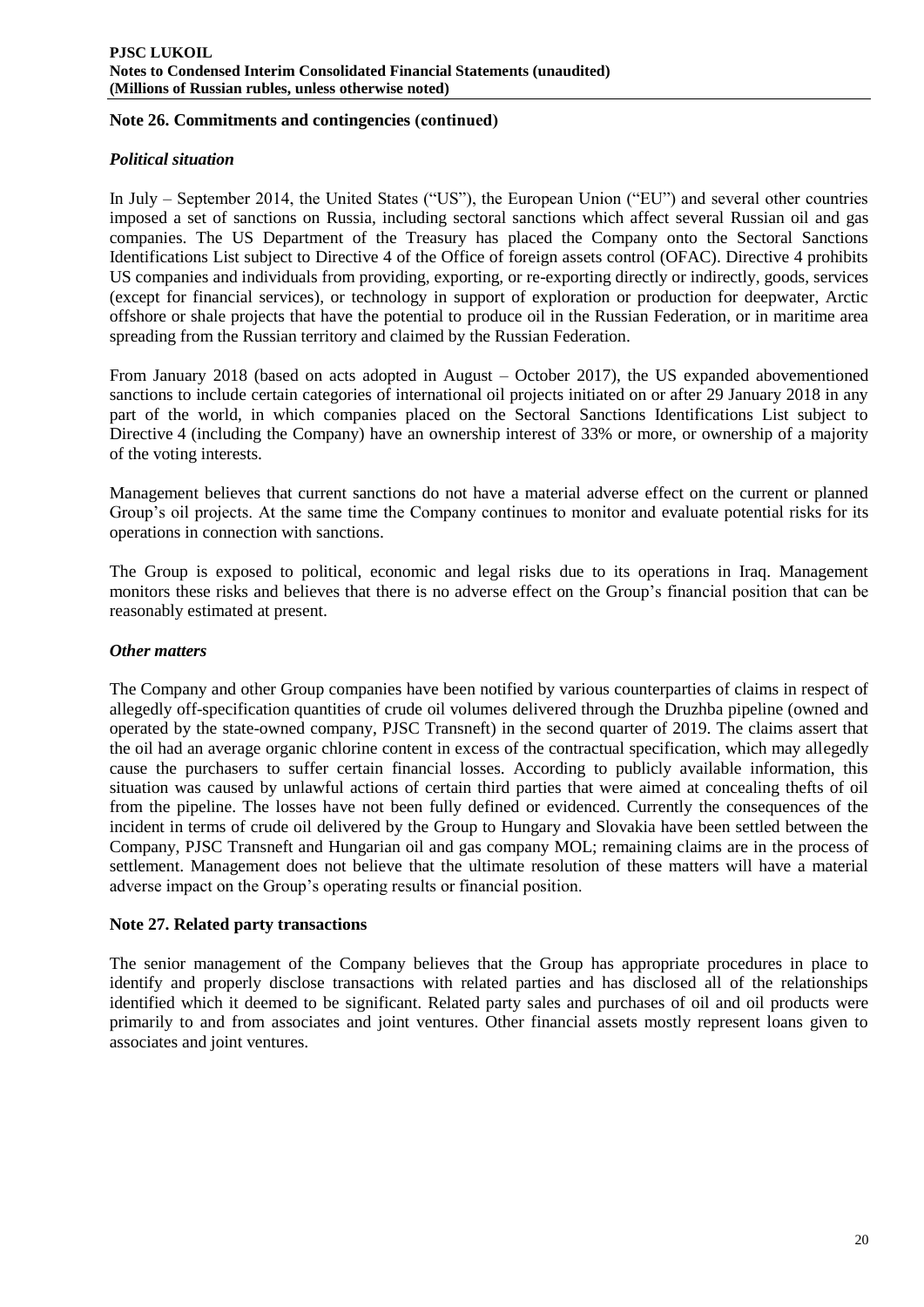### **Note 27. Related party transactions (continued)**

Outstanding balances with related parties were as follows:

|                          | <b>31 March 2020</b> | 31 December 2019 |
|--------------------------|----------------------|------------------|
| Accounts receivable      | 1,649                | 1,079            |
| Other financial assets   | 51,328               | 51,053           |
| <b>Total assets</b>      | 52,977               | 52,132           |
| Accounts payable         | 5,440                | 5,002            |
| Loans and borrowings     | 2,283                | 2.222            |
| <b>Total liabilities</b> | 7.723                | 7.224            |

Related party transactions were as follows:

|                                                             | For the three<br>months ended<br><b>31 March 2020</b> | For the three<br>months ended<br>31 March 2019 |
|-------------------------------------------------------------|-------------------------------------------------------|------------------------------------------------|
| Sales of oil and oil products                               | 6,285                                                 | 5,324                                          |
| Other sales                                                 | 678                                                   | 716                                            |
| Purchases of oil and oil products                           | 14.979                                                | 24,458                                         |
| Other purchases                                             | 2,832                                                 | 2,197                                          |
| Proceeds from sale of other financial assets, net           | 2,279                                                 | 3,090                                          |
| Proceeds from issuance (principal repayments) of loans, net | 36                                                    | (526)                                          |

# **Note 28. Compensation plan**

In late December 2017, the Company announced a compensation plan based on approximately 40 million shares available to certain members of management and key employees for the period from 2018 to 2022, which was implemented in July 2018 and recognised as equity-settled share-based compensation plan.

The fair value of the plan was estimated at the grant date at 156.8 billion RUB based on forecasting principles of Monte-Carlo model and is not going to be recalculated in the future. The fair value was estimated assuming a spot-price of the Company's share in the amount of 4,355 RUB at the grant date, discount for illiquidity in the amount of 9.95% per annum, a risk-free interest rate of 7.50% per annum, an expected dividend yield of 4.99% per annum, an expected time to maturity of five years and a volatility factor of 25.68%. The expected volatility factor was estimated based on the historical volatility of the Company's shares for the previous five years. The vesting of shares is contingent on meeting the requisite service period, certain KPIs and share price appreciation. The Group is planning to recognise expenses related to the plan evenly during the vesting period.

Related to this share plan the Group recognised compensation expenses of 7,842 million RUB during the three months ended 31 March 2020 and 2019.

### **Note 29. Segment information**

The Group has the following operating segments – exploration and production; refining, marketing and distribution; corporate and other. These segments have been determined based on the nature of their operations. Management on a regular basis assesses the performance of these operating segments.

The exploration and production segment explores for, develops and produces crude oil and gas. The refining, marketing and distribution segment includes refining, petrochemical and transport operations, marketing and trading of crude oil, natural gas and refined products, generation, transportation and sales of electricity, heat and related services. The corporate and other business operating segment includes activities of the Company and businesses beyond the Group's traditional operations.

Geographical segments are based on the area of operations and include two segments: Russia and International.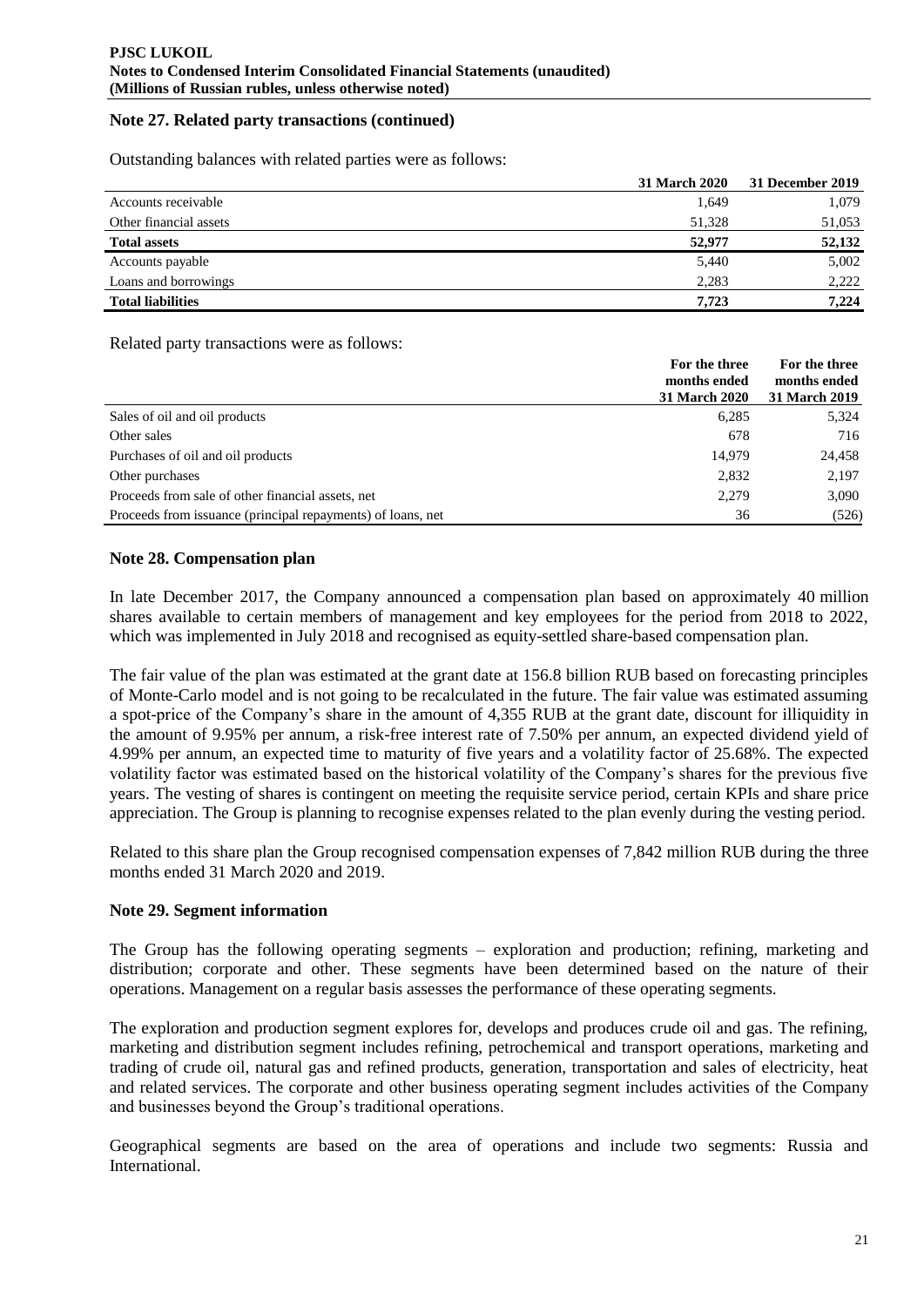# **Note 29. Segment information (сontinued)**

# **Operating segments**

### **For the three months ended 31 March 2020**

|                                                                    | <b>Exploration and</b><br>production | Refining,<br>marketing and<br>distribution | Corporate and<br>other | <b>Elimination</b> | <b>Consolidated</b> |
|--------------------------------------------------------------------|--------------------------------------|--------------------------------------------|------------------------|--------------------|---------------------|
| Sales and other operating revenues                                 |                                      |                                            |                        |                    |                     |
| Third parties                                                      | 52,364                               | 1,607,870                                  | 5,751                  |                    | 1,665,985           |
| Inter-segment                                                      | 385,487                              | 20,504                                     | 8,930                  | (414, 921)         |                     |
| Total revenues                                                     | 437,851                              | 1,628,374                                  | 14,681                 | (414, 921)         | 1,665,985           |
| Operating expenses                                                 | 70,069                               | 48,977                                     | 3,779                  | (11,307)           | 111,518             |
| Selling, general and administrative                                |                                      |                                            |                        |                    |                     |
| expenses                                                           | 12,986                               | 27,176                                     | 14,929                 | (9,982)            | 45,109              |
| Profit (loss) for the period attributable                          |                                      |                                            |                        |                    |                     |
| to PJSC LUKOIL shareholders                                        | 22,465                               | (41, 452)                                  | (44, 943)              | 17,970             | (45,960)            |
| <b>EBITDA</b>                                                      | 109,189                              | 40,291                                     | (10,689)               | 12,052             | 150,843             |
| Income tax expense                                                 |                                      |                                            |                        |                    | (23, 378)           |
| Finance income                                                     |                                      |                                            |                        |                    | 4,811               |
| Finance costs                                                      |                                      |                                            |                        |                    | (10,249)            |
| Foreign exchange loss                                              |                                      |                                            |                        |                    | (14,910)            |
| Equity share in income of affiliates                               |                                      |                                            |                        |                    | 4,431               |
| Other expenses                                                     |                                      |                                            |                        |                    | (46, 614)           |
| Depreciation, depletion and<br>amortisation                        |                                      |                                            |                        |                    | (110,718)           |
| Profit for the period attributable to<br>non-controlling interests |                                      |                                            |                        |                    | (176)               |
| Loss for the period attributable to<br>PJSC LUKOIL shareholders    |                                      |                                            |                        |                    | (45,960)            |

### **For the three months ended 31 March 2019**

|                                           |                                      | Refining,                     |                               |                    |                     |
|-------------------------------------------|--------------------------------------|-------------------------------|-------------------------------|--------------------|---------------------|
|                                           | <b>Exploration and</b><br>production | marketing and<br>distribution | <b>Corporate and</b><br>other | <b>Elimination</b> | <b>Consolidated</b> |
| Sales and other operating revenues        |                                      |                               |                               |                    |                     |
| Third parties                             | 72,238                               | 1,773,390                     | 5,305                         |                    | 1,850,933           |
| Inter-segment                             | 521,067                              | 19,772                        | 12,255                        | (553,094)          |                     |
| Total revenues                            | 593,305                              | 1,793,162                     | 17,560                        | (553,094)          | 1,850,933           |
| Operating expenses                        | 65,286                               | 55,897                        | 3,983                         | (15,997)           | 109,169             |
| Selling, general and administrative       |                                      |                               |                               |                    |                     |
| expenses                                  | 15,068                               | 30,145                        | 14,508                        | (10, 148)          | 49,573              |
| Profit (loss) for the period attributable |                                      |                               |                               |                    |                     |
| to PJSC LUKOIL shareholders               | 128,459                              | 31,548                        | (963)                         | (9,808)            | 149,236             |
| <b>EBITDA</b>                             | 235,132                              | 79,938                        | (7,068)                       | (9, 945)           | 298,057             |
| Income tax expense                        |                                      |                               |                               |                    | (42,796)            |
| Finance income                            |                                      |                               |                               |                    | 5,984               |
| Finance costs                             |                                      |                               |                               |                    | (11, 734)           |
| Foreign exchange gain                     |                                      |                               |                               |                    | 1,901               |
| Equity share in income of affiliates      |                                      |                               |                               |                    | 6,180               |
| Other expenses                            |                                      |                               |                               |                    | (3,972)             |
| Depreciation, depletion and               |                                      |                               |                               |                    |                     |
| amortisation                              |                                      |                               |                               |                    | (103, 830)          |
| Profit for the period attributable to     |                                      |                               |                               |                    |                     |
| non-controlling interests                 |                                      |                               |                               |                    | (554)               |
| Profit for the period attributable to     |                                      |                               |                               |                    |                     |
| PJSC LUKOIL shareholders                  |                                      |                               |                               |                    | 149,236             |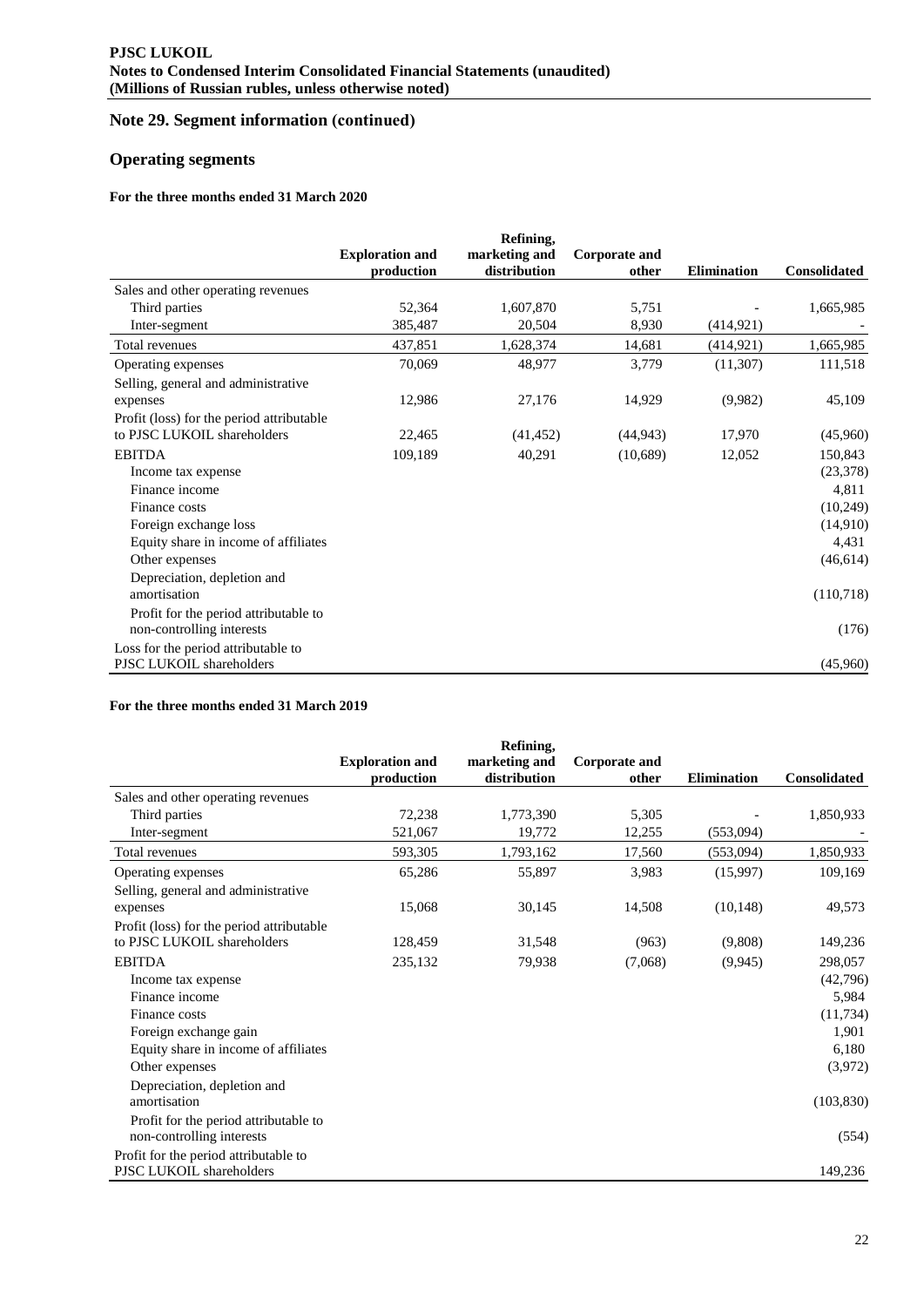# **Note 29. Segment information (сontinued)**

### **Geographical segments**

|                                                                                      | For the three<br>months ended<br>31 March 2020 | For the three<br>months ended<br>31 March 2019 |
|--------------------------------------------------------------------------------------|------------------------------------------------|------------------------------------------------|
| Sales of crude oil within Russia                                                     | 7,494                                          | 9,505                                          |
| Export of crude oil and sales of crude oil by foreign subsidiaries                   | 632,934                                        | 608,080                                        |
| Sales of petroleum products within Russia                                            | 203,504                                        | 207,170                                        |
| Export of petroleum products and sales of petroleum products by foreign subsidiaries | 720,287                                        | 895,595                                        |
| Sales of chemicals within Russia                                                     | 10,428                                         | 10,944                                         |
| Export of chemicals and sales of chemicals by foreign subsidiaries                   | 15,791                                         | 31,379                                         |
| Sales of gas within Russia                                                           | 8,588                                          | 7,965                                          |
| Sales of gas by foreign subsidiaries                                                 | 25,037                                         | 38,229                                         |
| Sales of energy and related services within Russia                                   | 17,580                                         | 17,888                                         |
| Sales of energy and related services by foreign subsidiaries                         | 2,748                                          | 4.076                                          |
| Other sales within Russia                                                            | 9,319                                          | 9.917                                          |
| Other export sales and other sales of foreign subsidiaries                           | 12,275                                         | 10,185                                         |
| <b>Total sales</b>                                                                   | 1,665,985                                      | 1,850,933                                      |

#### **For the three months ended 31 March 2020**

|                                                          | <b>Russia</b> | <b>International</b> | <b>Elimination</b> | <b>Consolidated</b> |
|----------------------------------------------------------|---------------|----------------------|--------------------|---------------------|
| Sales and other operating revenues                       |               |                      |                    |                     |
| Third parties                                            | 271.279       | 1,394,706            |                    | 1,665,985           |
| Inter-segment                                            | 313,901       | 257                  | (314, 158)         |                     |
| Total revenues                                           | 585,180       | 1,394,963            | (314, 158)         | 1,665,985           |
| Operating expenses                                       | 81,872        | 21,814               | 7,832              | 111,518             |
| Selling, general and administrative expenses             | 22.157        | 23,738               | (786)              | 45,109              |
| Profit (loss) for the period attributable to PJSC LUKOIL |               |                      |                    |                     |
| shareholders                                             | 24.492        | (88, 469)            | 18,017             | (45,960)            |
| <b>EBITDA</b>                                            | 131,777       | 5.243                | 13,823             | 150,843             |

#### **For the three months ended 31 March 2019**

|                                                                | <b>Russia</b> | International | <b>Elimination</b> | <b>Consolidated</b> |
|----------------------------------------------------------------|---------------|---------------|--------------------|---------------------|
| Sales and other operating revenues                             |               |               |                    |                     |
| Third parties                                                  | 290,089       | 1,560,844     |                    | 1,850,933           |
| Inter-segment                                                  | 417,558       | 999           | (418, 557)         |                     |
| Total revenues                                                 | 707,647       | 1,561,843     | (418, 557)         | 1,850,933           |
| Operating expenses                                             | 77,385        | 29.911        | 1,873              | 109,169             |
| Selling, general and administrative expenses                   | 21,641        | 28,672        | (740)              | 49,573              |
| Profit for the period attributable to PJSC LUKOIL shareholders | 155,585       | 3,421         | (9,770)            | 149,236             |
| <b>EBITDA</b>                                                  | 269,555       | 40.096        | (11, 594)          | 298,057             |

In the International segment the Group receives the most substantial revenues in Switzerland, the USA and Singapore.

|                | For the three<br>months ended<br>31 March 2020 | For the three<br>months ended<br>31 March 2019 |
|----------------|------------------------------------------------|------------------------------------------------|
| Sales revenues |                                                |                                                |
| in Switzerland | 788,012                                        | 832,652                                        |
| in the USA     | 243,479                                        | 246,717                                        |
| in Singapore   | 64.659                                         | 121.685                                        |

These amounts are attributed to individual countries based on the jurisdiction of subsidiaries making the sale.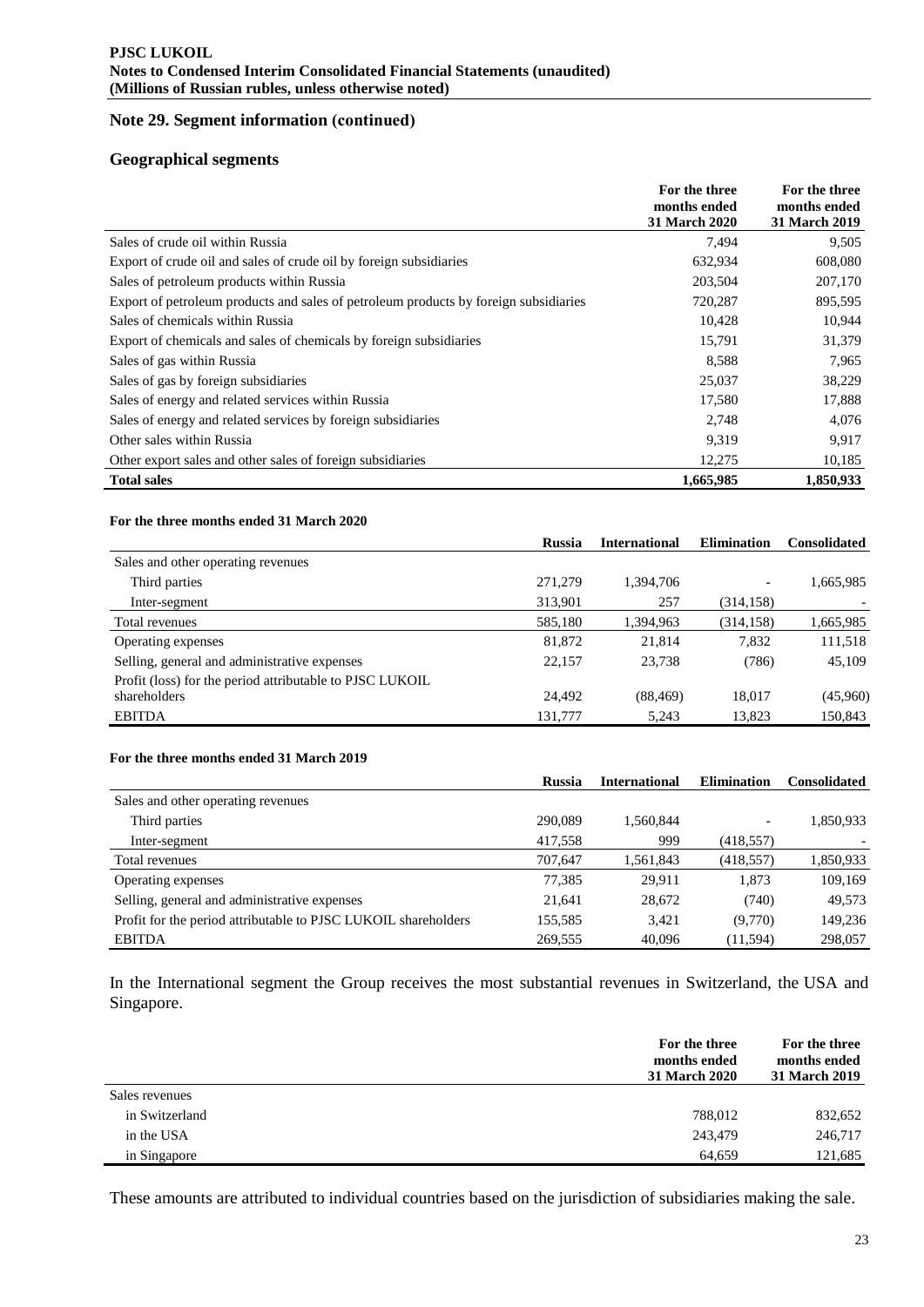### **Note 30. Fair value**

There are the following methods of fair value measurement based on the valuation method: Level 1 – quoted prices (unadjusted) in active markets for identical assets or liabilities; Level 2 – inputs other than quoted prices included within Level 1 that are observable for the asset or liability, either directly or indirectly; Level 3 – unobservable inputs.

The following tables show the carrying amounts and fair values of financial assets and financial liabilities included in the consolidated statement of financial position at 31 March 2020 and 31 December 2019.

|                                                                      | <b>Fair value</b>      |                          |         |         |              |
|----------------------------------------------------------------------|------------------------|--------------------------|---------|---------|--------------|
| 31 March 2020                                                        | <b>Carrying amount</b> | <b>Level 1</b>           | Level 2 | Level 3 | <b>Total</b> |
| <b>Financial assets:</b>                                             |                        |                          |         |         |              |
| Commodity derivative contracts                                       | 1.679                  | $\overline{\phantom{0}}$ | 1,679   |         | 1,679        |
| Financial assets at fair value through<br>profit or loss             | 50,766                 | $\overline{\phantom{0}}$ |         | 50,766  | 50,766       |
| Financial assets at fair value through<br>other comprehensive income | 803                    | 803                      |         |         | 803          |
| <b>Financial liabilities:</b>                                        |                        |                          |         |         |              |
| Commodity derivative contracts                                       | 2,282                  | $\overline{\phantom{a}}$ | 2,282   |         | 2,282        |
| Loans and borrowings                                                 | 664.394                | 322,091                  |         | 355.424 | 677,515      |

|                                                                      |                 |                          | <b>Fair value</b>        |         | <b>Total</b> |
|----------------------------------------------------------------------|-----------------|--------------------------|--------------------------|---------|--------------|
| 31 December 2019                                                     | Carrying amount | <b>Level 1</b>           | <b>Level 2</b>           | Level 3 |              |
| <b>Financial assets:</b>                                             |                 |                          |                          |         |              |
| Commodity derivative contracts                                       | 180             | $\overline{\phantom{0}}$ | 180                      |         | 180          |
| Financial assets at fair value through<br>profit or loss             | 51,054          | $\overline{\phantom{a}}$ | $\overline{\phantom{a}}$ | 51,054  | 51,054       |
| Financial assets at fair value through<br>other comprehensive income | 2,656           | 2,656                    | $\overline{\phantom{a}}$ |         | 2,656        |
| <b>Financial liabilities:</b>                                        |                 |                          |                          |         |              |
| Commodity derivative contracts                                       | 550             | $\overline{\phantom{0}}$ | 550                      |         | 550          |
| Loans and borrowings                                                 | 537,070         | 265,109                  |                          | 295.726 | 560,835      |

The fair values of cash and cash equivalents (Level 1), accounts receivable and long-term accounts receivable (Level 3), short-term borrowings (Level 3) are approximately equal to their value as disclosed in the consolidated statement of financial position. The fair value of long-term receivables was determined by discounting with estimated market interest rates for similar financing arrangements. The fair value of longterm loans (Level 3) was determined as a result of discounting using estimated market interest rates for similar financing instruments. These amounts include all future cash outflows associated with the long-term debt repayments, including the current portion and interest. Market interest rates mean the rates of raising long-term debt by companies with a similar credit rating for similar tenors, repayment schedules and other similar main terms. The fair value of bonds (Level 1) was determined based on market quotations at 31 March 2020 and 31 December 2019.

### **Note 31. Subsequent events**

#### *Non-convertible bonds*

On 6 May 2020, a Group company issued non-convertible bonds totaling \$1.5 billion (109.09 billion RUB). The bonds were placed with a maturity of 10 years and a coupon yield of 3.875% per annum. All bonds were placed at face value and have a half year coupon period.